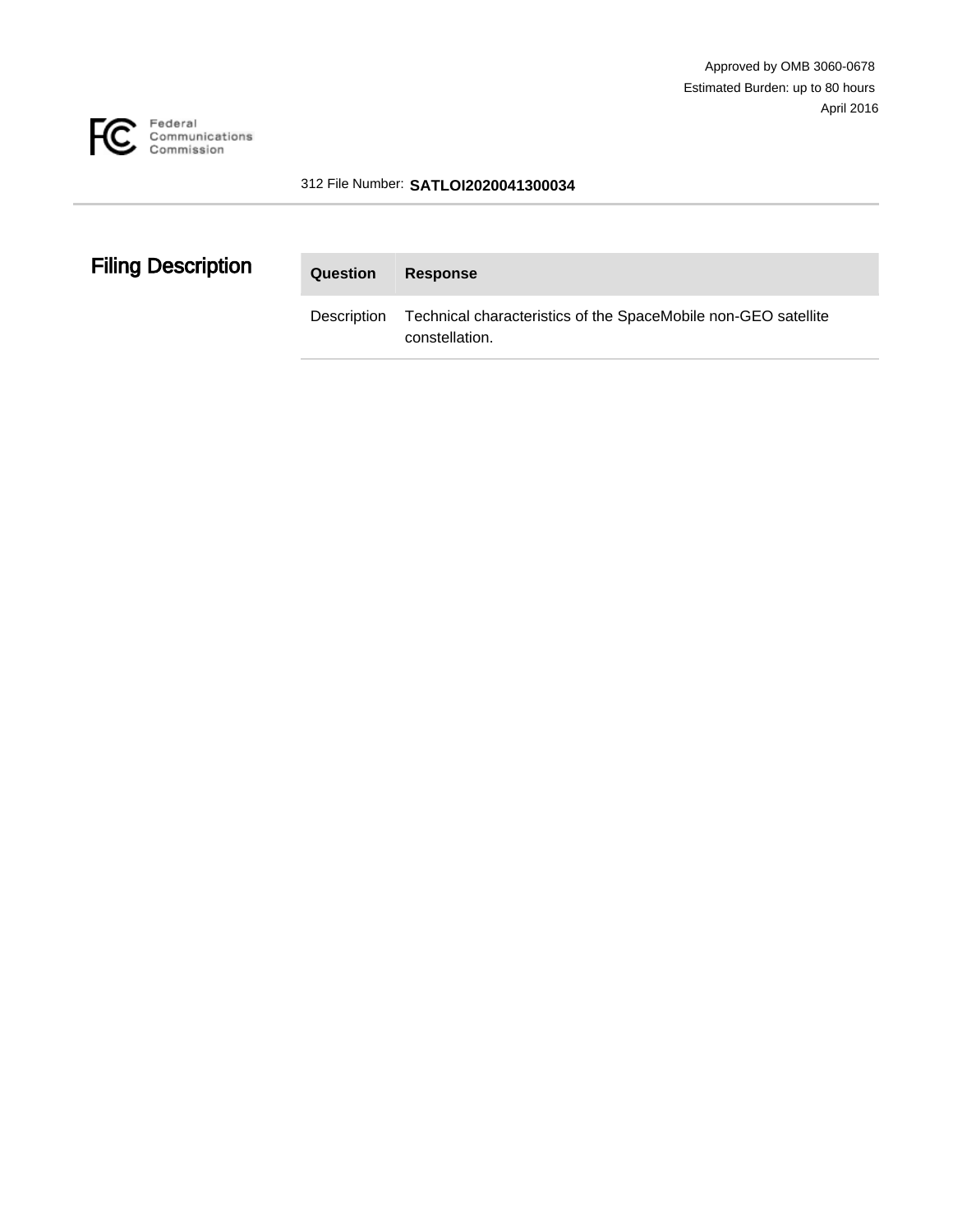### **Satellite Information**

| Question                                                     | <b>Response</b> |
|--------------------------------------------------------------|-----------------|
| Select Orbit Type                                            | <b>NGSO</b>     |
| Space Station or Satellite Network Name                      | SpaceMobile     |
| Estimated Lifetime of Satellite(s) From Date of Launch       | 10 Years        |
| Will the space station(s) operate on a Common Carrier basis? | No.             |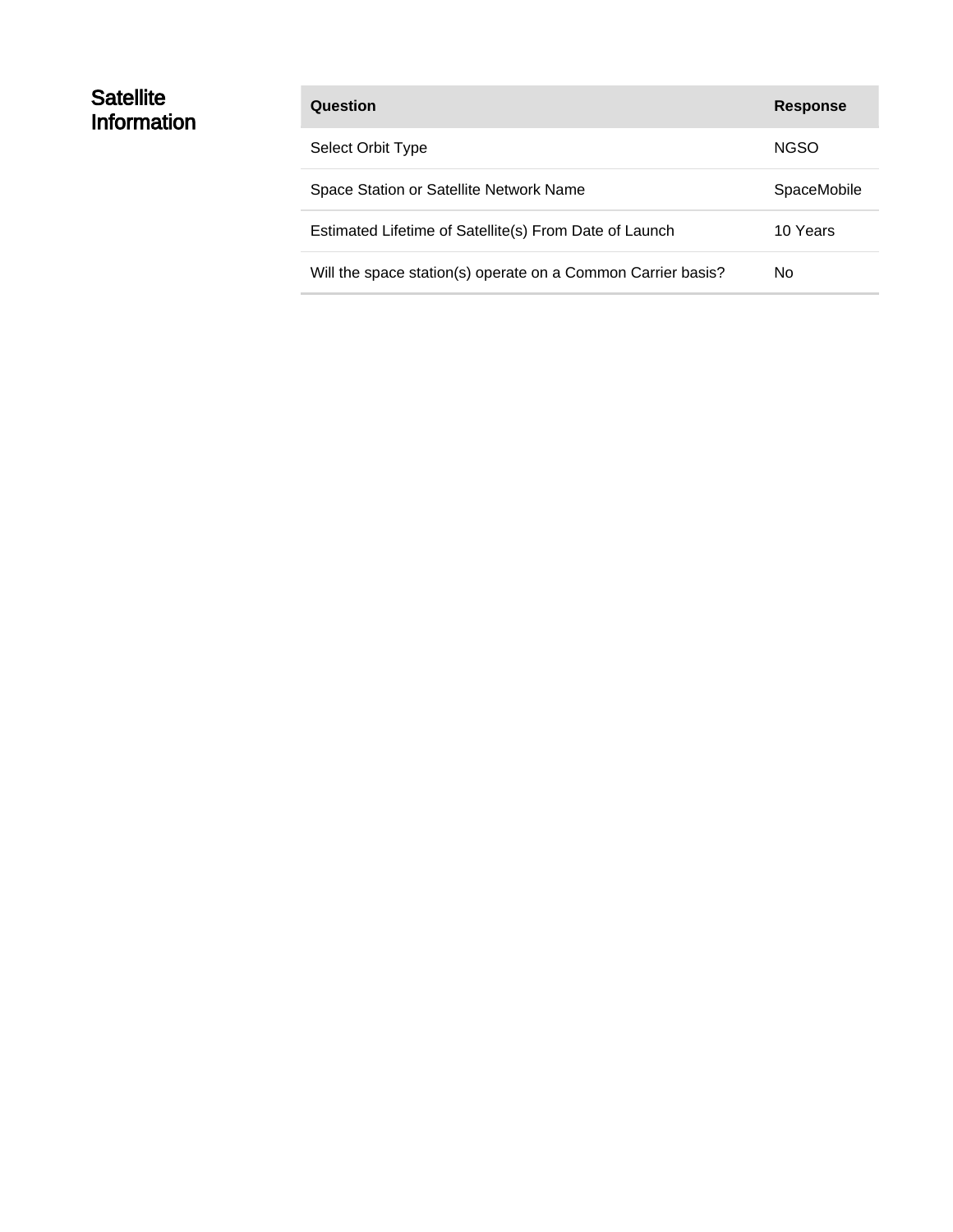### **Operating** Frequency Bands (6)

| Nature of service                         | Description | <b>Frequency Band(s)</b>           | Mode<br>Type |
|-------------------------------------------|-------------|------------------------------------|--------------|
| <b>Mobile-Satellite</b><br><b>Service</b> |             | 1710.0 MHz -2010.0 MHz             | Receive      |
| <b>Mobile-Satellite</b><br><b>Service</b> |             | 1805.0 MHz -2200.0 MHz             | Transmit     |
| <b>Mobile-Satellite</b><br><b>Service</b> |             | 617.0 MHz -960.0 MHz               | Transmit     |
| <b>Fixed-Satellite Service</b>            |             | 45500.0 MHz -51400.0<br><b>MHz</b> | Receive      |
| <b>Mobile-Satellite</b><br><b>Service</b> |             | 663.0 MHz -915.0 MHz               | Receive      |
| <b>Fixed-Satellite Service</b>            |             | 37500.0 MHz -42500.0<br><b>MHz</b> | Transmit     |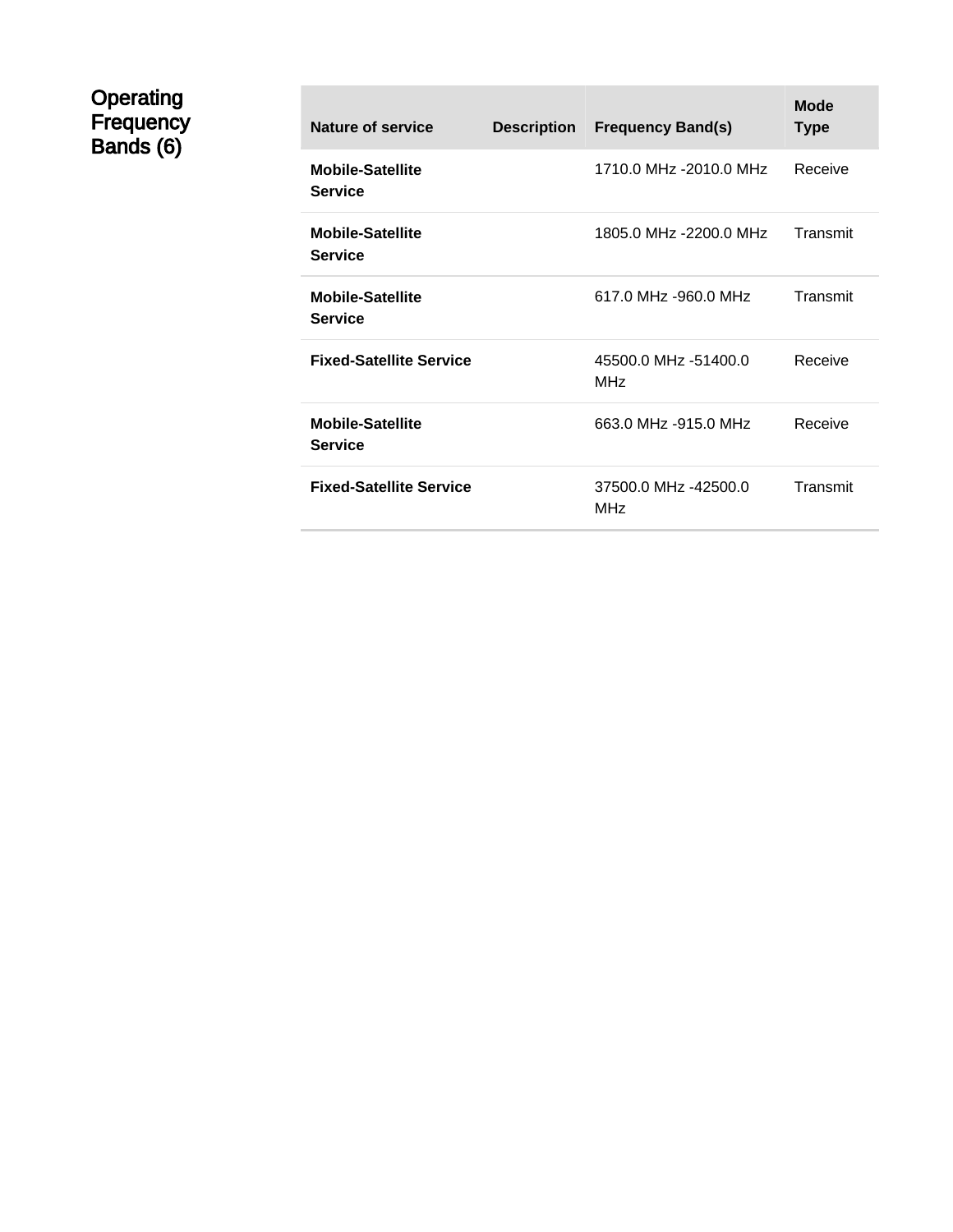| <b>Orbital</b><br><b>Information For</b><br>Non- | Question                                               | <b>Response</b> |
|--------------------------------------------------|--------------------------------------------------------|-----------------|
|                                                  | Total Number of Satellites in the active constellation | 243             |
| Geostationary<br><b>Satellites</b>               | Orbit Epoch Date                                       | 07/01/2020      |
|                                                  | <b>Celestrial Reference Body</b>                       | Earth           |
|                                                  |                                                        |                 |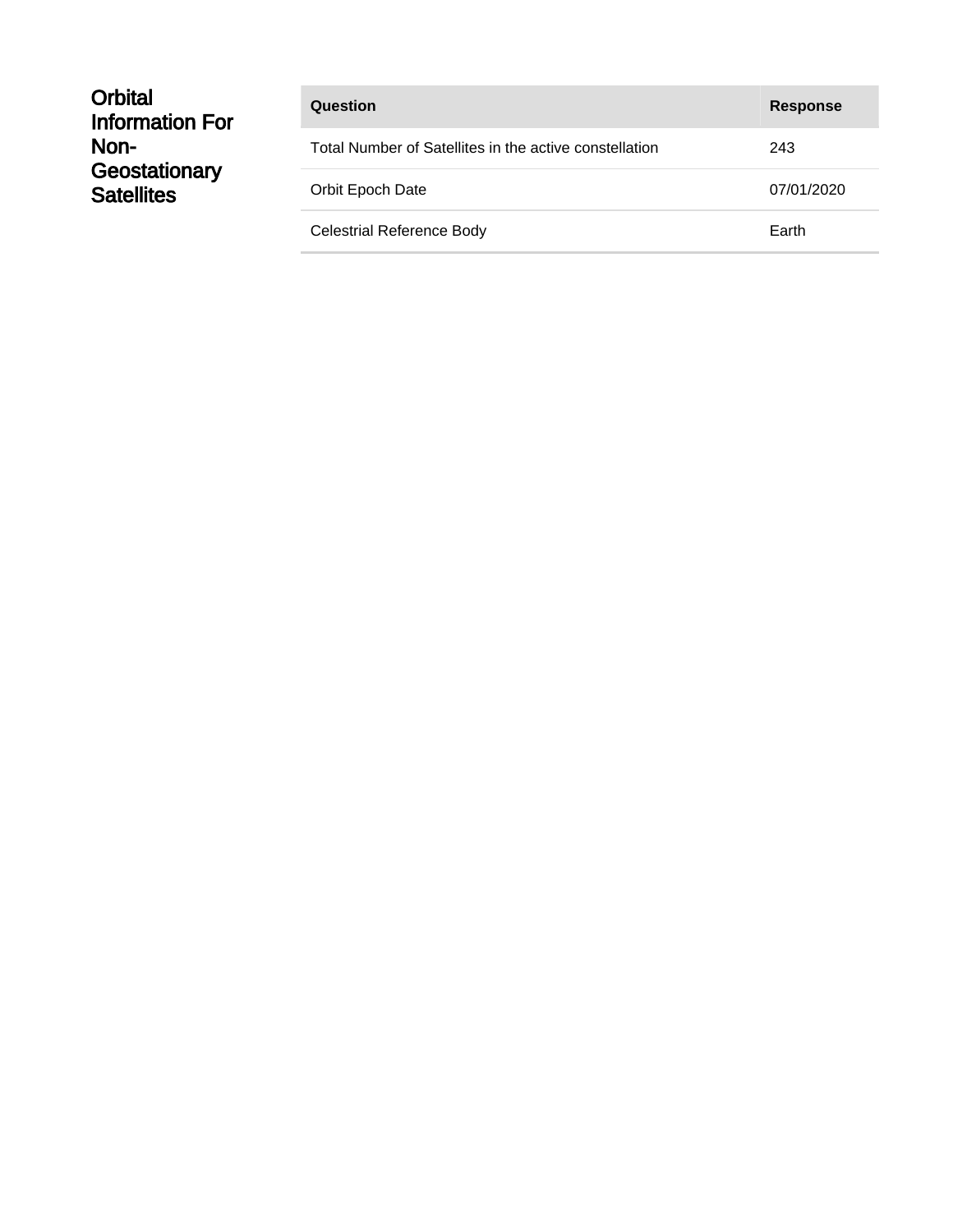### **Orbital Plane 1:**

| Question                                                      | <b>Response</b> |
|---------------------------------------------------------------|-----------------|
| Number of Satellites in Plane                                 | 15              |
| Inclination Angle                                             | 40.0 degrees    |
| Right Ascension of Ascending Node                             | 180.0 degrees   |
| Argument of Perigee                                           | 0.0 degrees     |
| <b>Orbital Period</b>                                         | 5970.0 seconds  |
| Apogee                                                        | 735.0 km        |
| Perigee                                                       | 730.0 km        |
| Active Service Arc Begin Angle with respect to Ascending Node | -40.0 degrees   |
| Active Service Arc End Angle with respect to Ascending Node   | 40.0 degrees    |

| <b>Satellite Number</b> | Mean Anomaly (degrees) at the Orbit Epoch Date |
|-------------------------|------------------------------------------------|
| $\mathbf 1$             | $0.0\,$                                        |
| $\overline{\mathbf{2}}$ | 24.0                                           |
| $\mathbf 3$             | 48.0                                           |
| 4                       | 72.0                                           |
| 5                       | 96.0                                           |
| $\bf 6$                 | 120.0                                          |
| $\overline{\mathbf{7}}$ | 144.0                                          |
| 8                       | 168.0                                          |
| 9                       | 192.0                                          |
| 10                      | 216.0                                          |
| 11                      | 240.0                                          |
| 12                      | 264.0                                          |
| 13                      | 288.0                                          |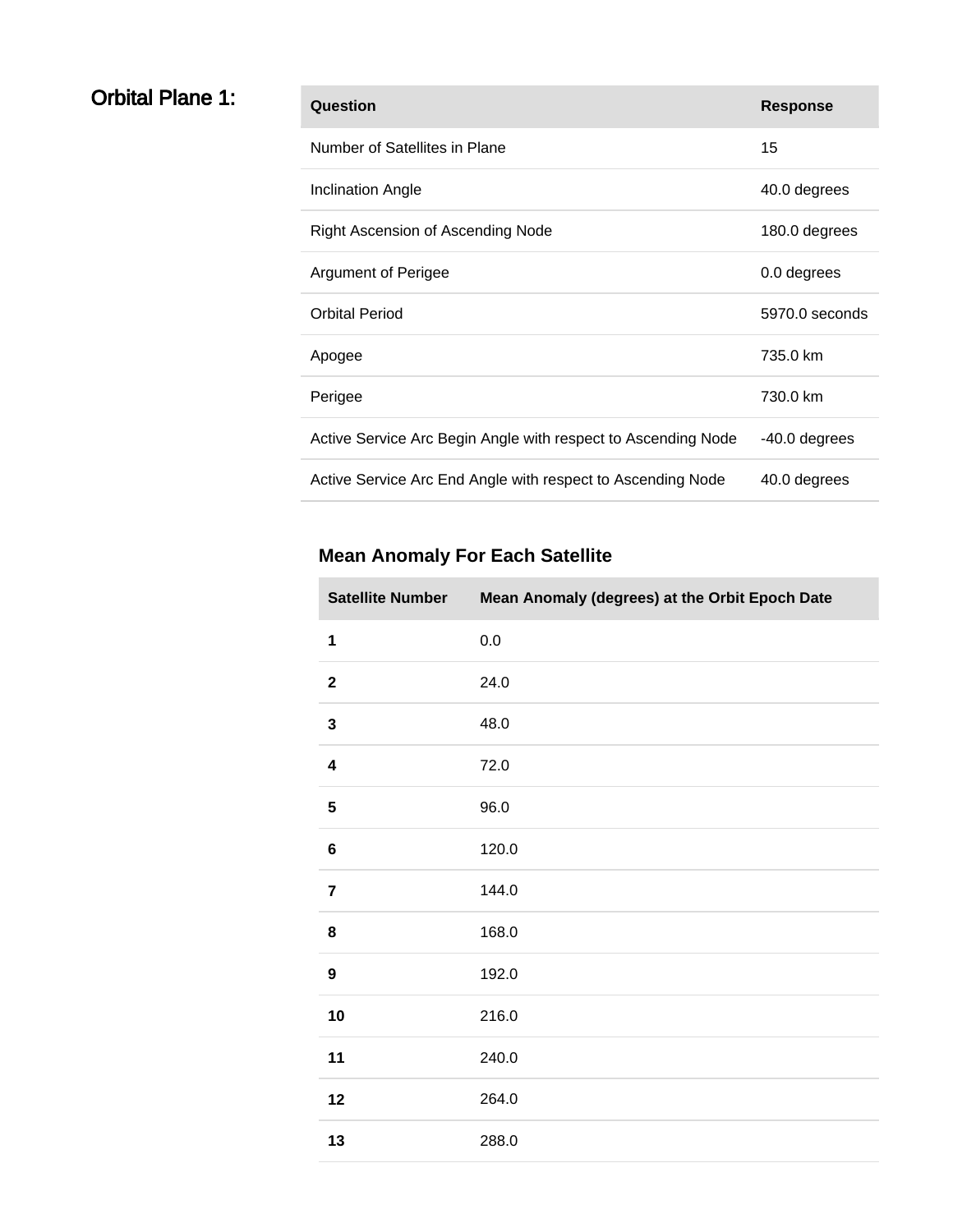| 14 | 312.0 |
|----|-------|
| 15 | 336.0 |

### **Orbital Plane 2:**

| Question                                                      | <b>Response</b> |
|---------------------------------------------------------------|-----------------|
| Number of Satellites in Plane                                 | 15              |
| Inclination Angle                                             | 40.0 degrees    |
| Right Ascension of Ascending Node                             | 216.0 degrees   |
| <b>Argument of Perigee</b>                                    | 0.0 degrees     |
| <b>Orbital Period</b>                                         | 5970.0 seconds  |
| Apogee                                                        | 735.0 km        |
| Perigee                                                       | 730.0 km        |
| Active Service Arc Begin Angle with respect to Ascending Node | -40.0 degrees   |
| Active Service Arc End Angle with respect to Ascending Node   | 40.0 degrees    |

| <b>Satellite Number</b> | Mean Anomaly (degrees) at the Orbit Epoch Date |
|-------------------------|------------------------------------------------|
| 1                       | 0.0                                            |
| $\mathbf{2}$            | 24.0                                           |
| 3                       | 48.0                                           |
| 4                       | 72.0                                           |
| 5                       | 96.0                                           |
| 6                       | 120.0                                          |
| $\overline{\mathbf{r}}$ | 144.0                                          |
| 8                       | 168.0                                          |
| 9                       | 336.0                                          |
| 10                      | 312.0                                          |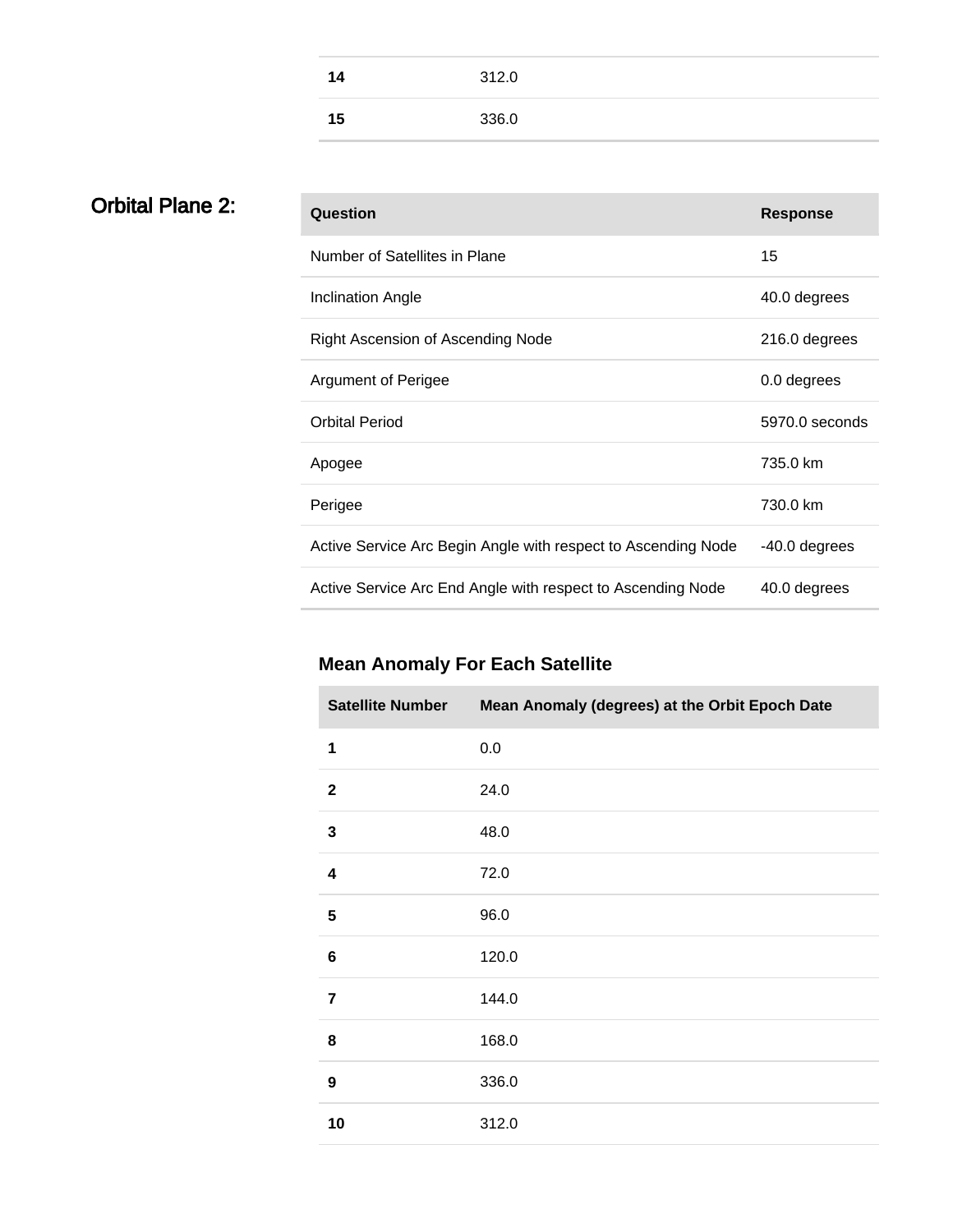| 11 | 288.0 |
|----|-------|
| 12 | 264.0 |
| 13 | 240.0 |
| 14 | 216.0 |
| 15 | 192.0 |

### **Orbital Plane 3:**

| Question                                                      | <b>Response</b> |
|---------------------------------------------------------------|-----------------|
| Number of Satellites in Plane                                 | 18              |
| Inclination Angle                                             | 0.0 degrees     |
| Right Ascension of Ascending Node                             | 0.0 degrees     |
| Argument of Perigee                                           | 0.0 degrees     |
| <b>Orbital Period</b>                                         | 5964.0 seconds  |
| Apogee                                                        | 730.0 km        |
| Perigee                                                       | 725.0 km        |
| Active Service Arc Begin Angle with respect to Ascending Node | 0.0 degrees     |
| Active Service Arc End Angle with respect to Ascending Node   | 0.0 degrees     |
|                                                               |                 |

| <b>Satellite Number</b> | Mean Anomaly (degrees) at the Orbit Epoch Date |
|-------------------------|------------------------------------------------|
| 1                       | 340.0                                          |
| $\mathbf{2}$            | 320.0                                          |
| 3                       | 300.0                                          |
| 4                       | 280.0                                          |
| 5                       | 260.0                                          |
| 6                       | 240.0                                          |
|                         | 220.0                                          |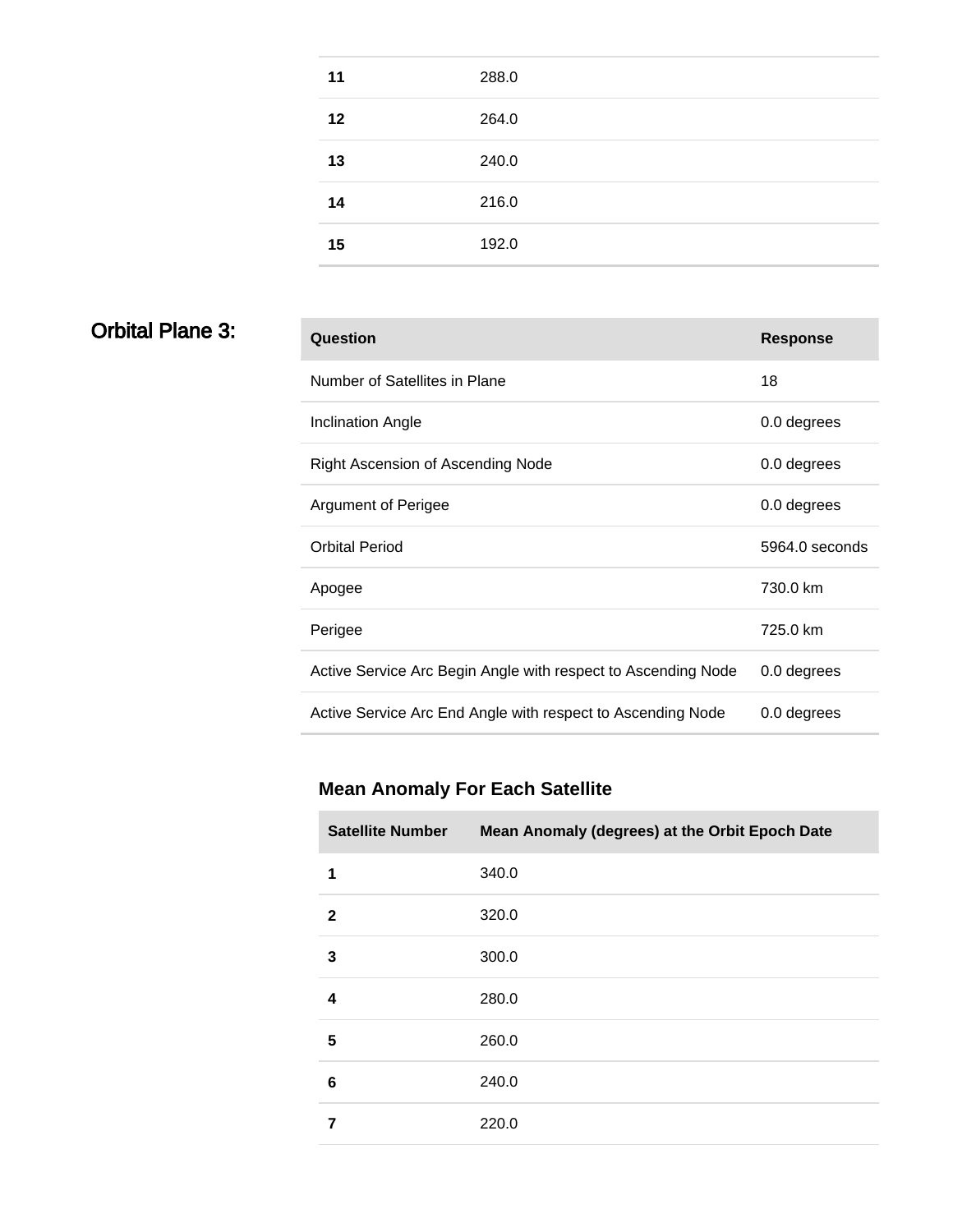| $\bf 8$          | 200.0   |
|------------------|---------|
| $\boldsymbol{9}$ | 180.0   |
| 10               | 160.0   |
| 11               | 140.0   |
| 12               | 120.0   |
| 13               | 100.0   |
| 14               | 80.0    |
| 15               | 60.0    |
| 16               | 40.0    |
| 17               | 20.0    |
| 18               | $0.0\,$ |

### **Orbital Plane 4:**

| Question                                                      | <b>Response</b> |
|---------------------------------------------------------------|-----------------|
| Number of Satellites in Plane                                 | 15              |
| <b>Inclination Angle</b>                                      | 40.0 degrees    |
| Right Ascension of Ascending Node                             | 0.0 degrees     |
| Argument of Perigee                                           | 0.0 degrees     |
| <b>Orbital Period</b>                                         | 5970.0 seconds  |
| Apogee                                                        | 735.0 km        |
| Perigee                                                       | 730.0 km        |
| Active Service Arc Begin Angle with respect to Ascending Node | -40.0 degrees   |
| Active Service Arc End Angle with respect to Ascending Node   | 40.0 degrees    |

| <b>Satellite Number</b> | Mean Anomaly (degrees) at the Orbit Epoch Date |
|-------------------------|------------------------------------------------|
| $\overline{\mathbf{1}}$ | 216.0                                          |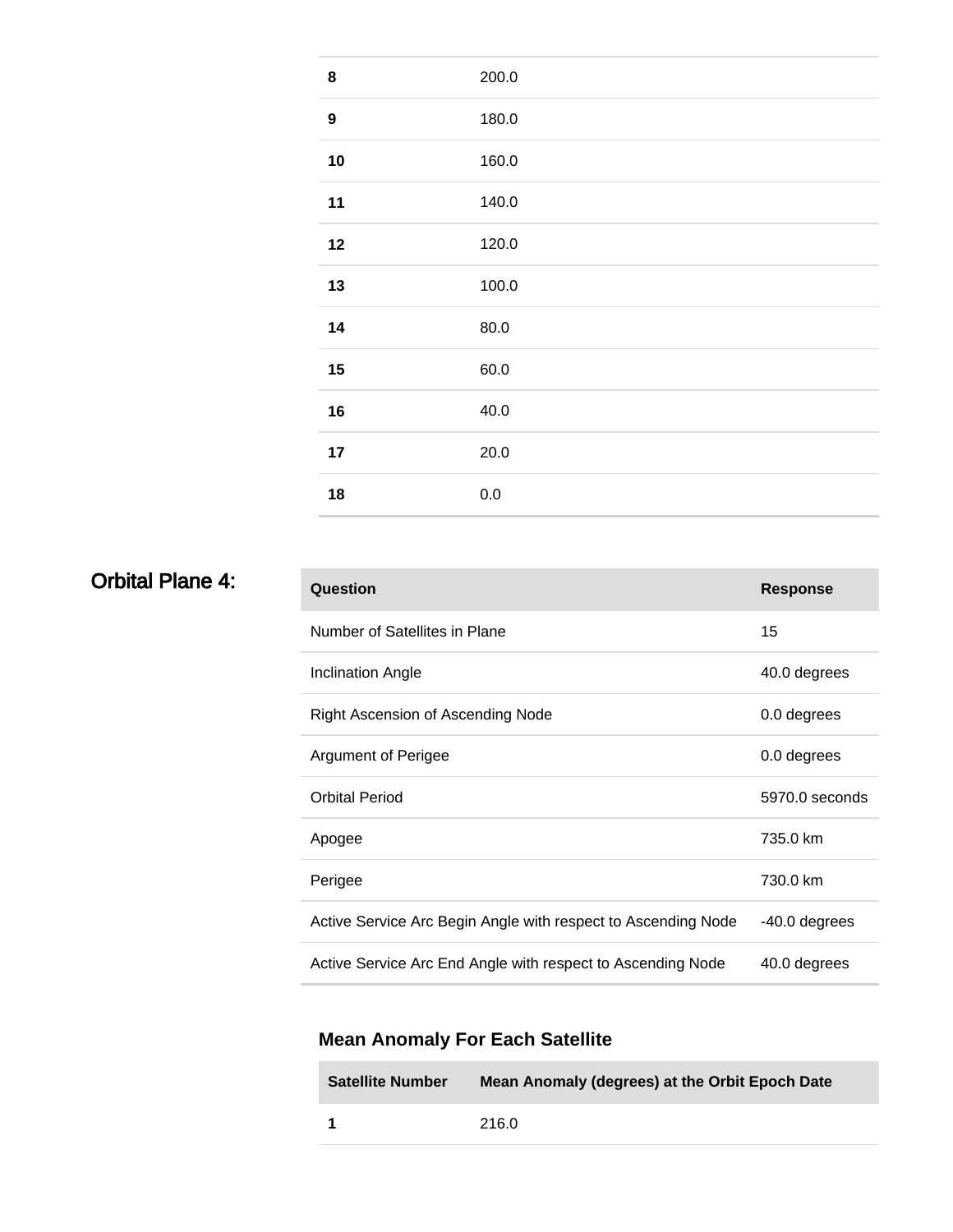| $\mathbf 2$             | 240.0   |
|-------------------------|---------|
| $\mathbf 3$             | 264.0   |
| $\overline{\mathbf{4}}$ | 288.0   |
| ${\bf 5}$               | 312.0   |
| $\bf 6$                 | 192.0   |
| $\boldsymbol{7}$        | 168.0   |
| 8                       | 144.0   |
| $\boldsymbol{9}$        | 24.0    |
| 10                      | 48.0    |
| 11                      | 72.0    |
| 12                      | 96.0    |
| 13                      | 120.0   |
| 14                      | $0.0\,$ |
| 15                      | 336.0   |

# **Orbital Plane 5:**

| Question                                                      | <b>Response</b> |
|---------------------------------------------------------------|-----------------|
| Number of Satellites in Plane                                 | 15              |
| Inclination Angle                                             | 40.0 degrees    |
| Right Ascension of Ascending Node                             | 36.0 degrees    |
| Argument of Perigee                                           | 0.0 degrees     |
| <b>Orbital Period</b>                                         | 5970.0 seconds  |
| Apogee                                                        | 735.0 km        |
| Perigee                                                       | 730.0 km        |
| Active Service Arc Begin Angle with respect to Ascending Node | -40.0 degrees   |
| Active Service Arc End Angle with respect to Ascending Node   | 40.0 degrees    |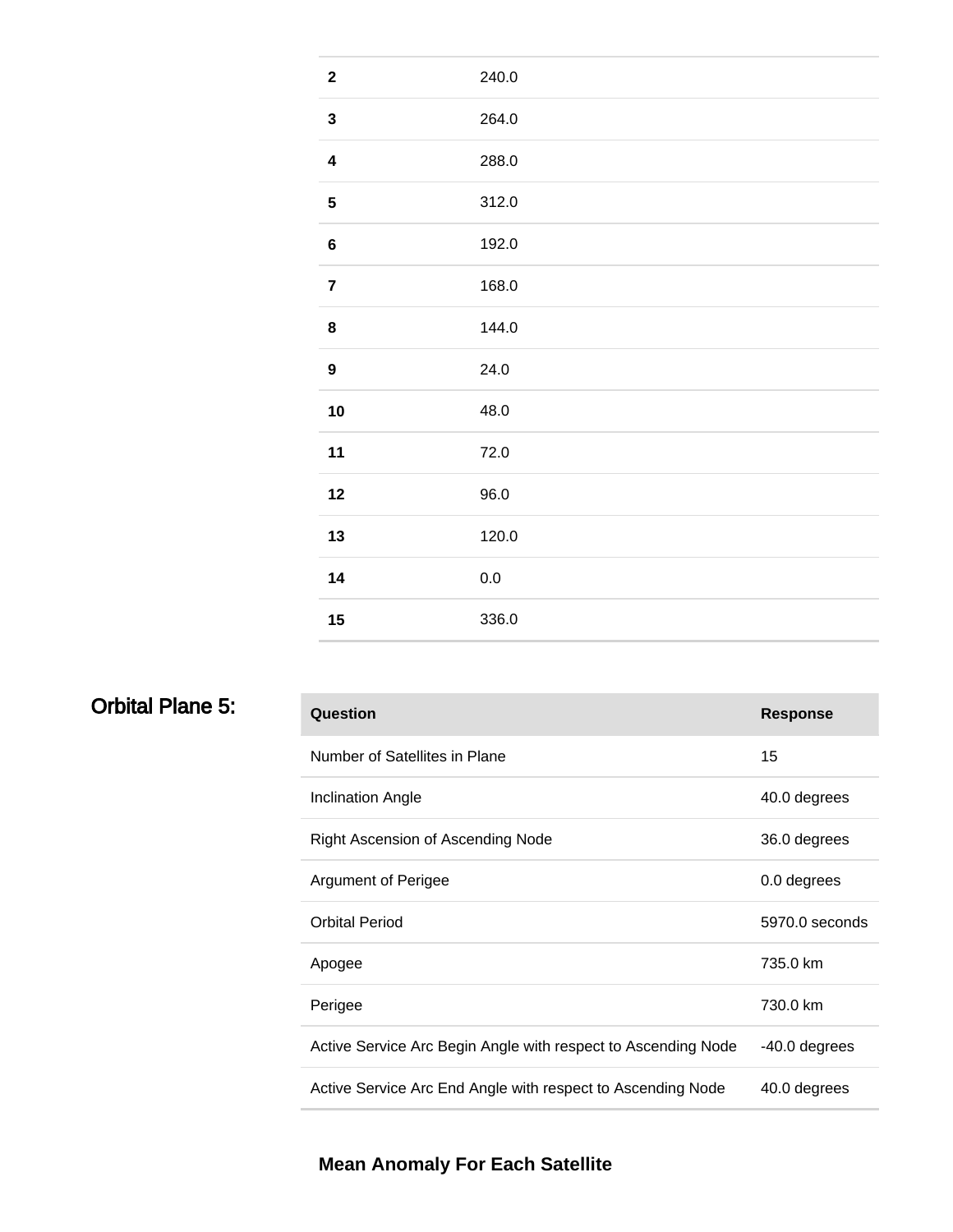| <b>Satellite Number</b> | Mean Anomaly (degrees) at the Orbit Epoch Date |
|-------------------------|------------------------------------------------|
| $\mathbf 1$             | 0.0                                            |
| $\mathbf{2}$            | 24.0                                           |
| $\mathbf{3}$            | 48.0                                           |
| $\overline{\mathbf{4}}$ | 72.0                                           |
| 5                       | 96.0                                           |
| $\bf 6$                 | 120.0                                          |
| $\overline{7}$          | 144.0                                          |
| 8                       | 168.0                                          |
| $\boldsymbol{9}$        | 192.0                                          |
| 10                      | 216.0                                          |
| 11                      | 240.0                                          |
| 12                      | 264.0                                          |
| 13                      | 288.0                                          |
| 14                      | 312.0                                          |
| 15                      | 336.0                                          |

 $\sim$ 

| Orbital Plane 6: | Question                                                      | <b>Response</b> |
|------------------|---------------------------------------------------------------|-----------------|
|                  | Number of Satellites in Plane                                 | 15              |
|                  | <b>Inclination Angle</b>                                      | 40.0 degrees    |
|                  | Right Ascension of Ascending Node                             | 72.0 degrees    |
|                  | <b>Argument of Perigee</b>                                    | 0.0 degrees     |
|                  | <b>Orbital Period</b>                                         | 5970.0 seconds  |
|                  | Apogee                                                        | 735.0 km        |
|                  | Perigee                                                       | 730.0 km        |
|                  | Active Service Arc Begin Angle with respect to Ascending Node | -40.0 degrees   |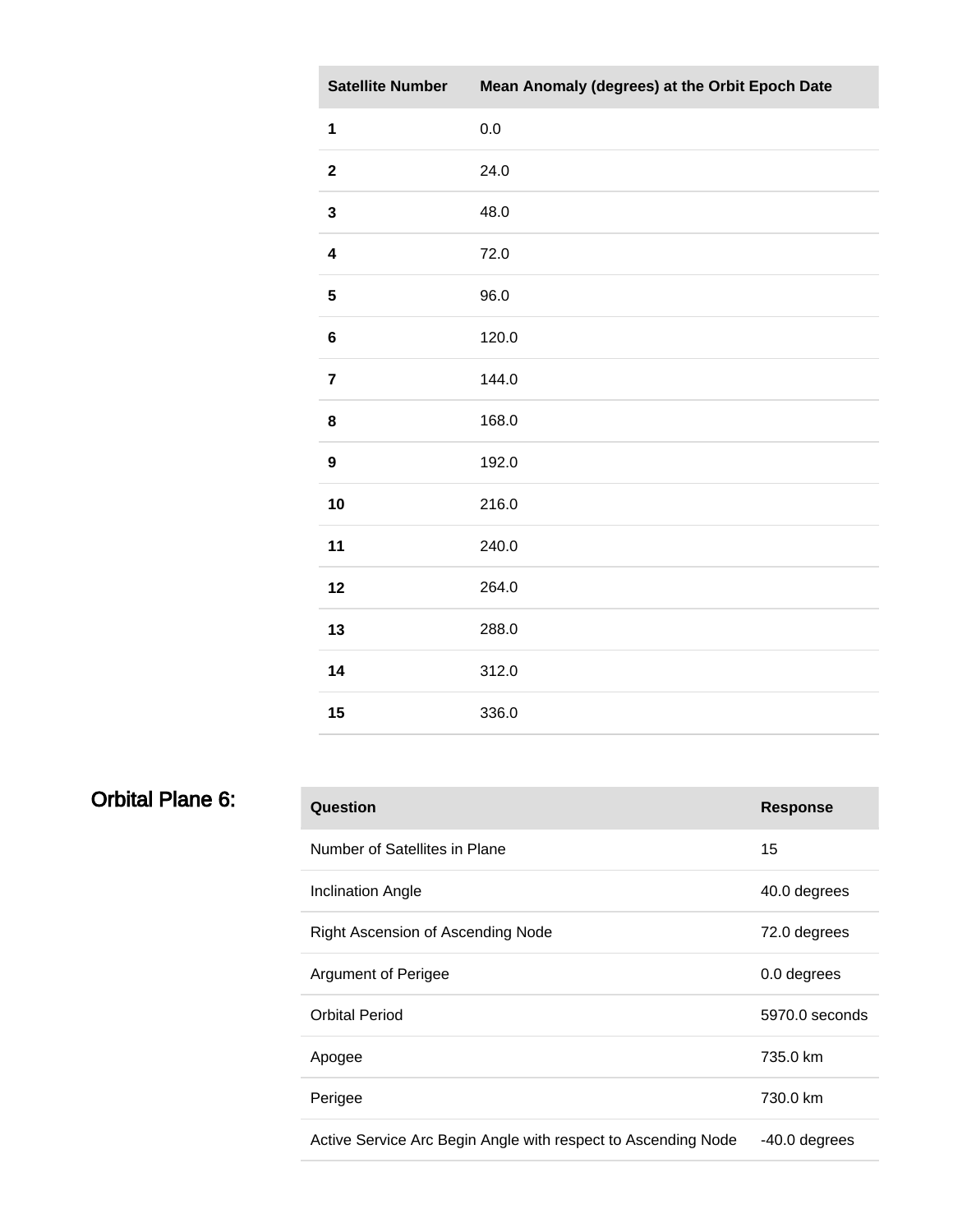| <b>Satellite Number</b> | Mean Anomaly (degrees) at the Orbit Epoch Date |
|-------------------------|------------------------------------------------|
| $\mathbf{1}$            | 0.0                                            |
| $\mathbf 2$             | 24.0                                           |
| $\mathbf{3}$            | 48.0                                           |
| 4                       | 72.0                                           |
| $\overline{\mathbf{5}}$ | 96.0                                           |
| 6                       | 120.0                                          |
| $\overline{7}$          | 144.0                                          |
| 8                       | 168.0                                          |
| $\boldsymbol{9}$        | 192.0                                          |
| 10                      | 216.0                                          |
| 11                      | 240.0                                          |
| 12                      | 264.0                                          |
| 13                      | 288.0                                          |
| 14                      | 312.0                                          |
| 15                      | 336.0                                          |

| <b>Orbital Plane 7:</b> |  |  |
|-------------------------|--|--|
|-------------------------|--|--|

| Question                          | <b>Response</b> |
|-----------------------------------|-----------------|
| Number of Satellites in Plane     | 15              |
| <b>Inclination Angle</b>          | 40.0 degrees    |
| Right Ascension of Ascending Node | 108.0 degrees   |
| Argument of Perigee               | 0.0 degrees     |
| <b>Orbital Period</b>             | 5970.0 seconds  |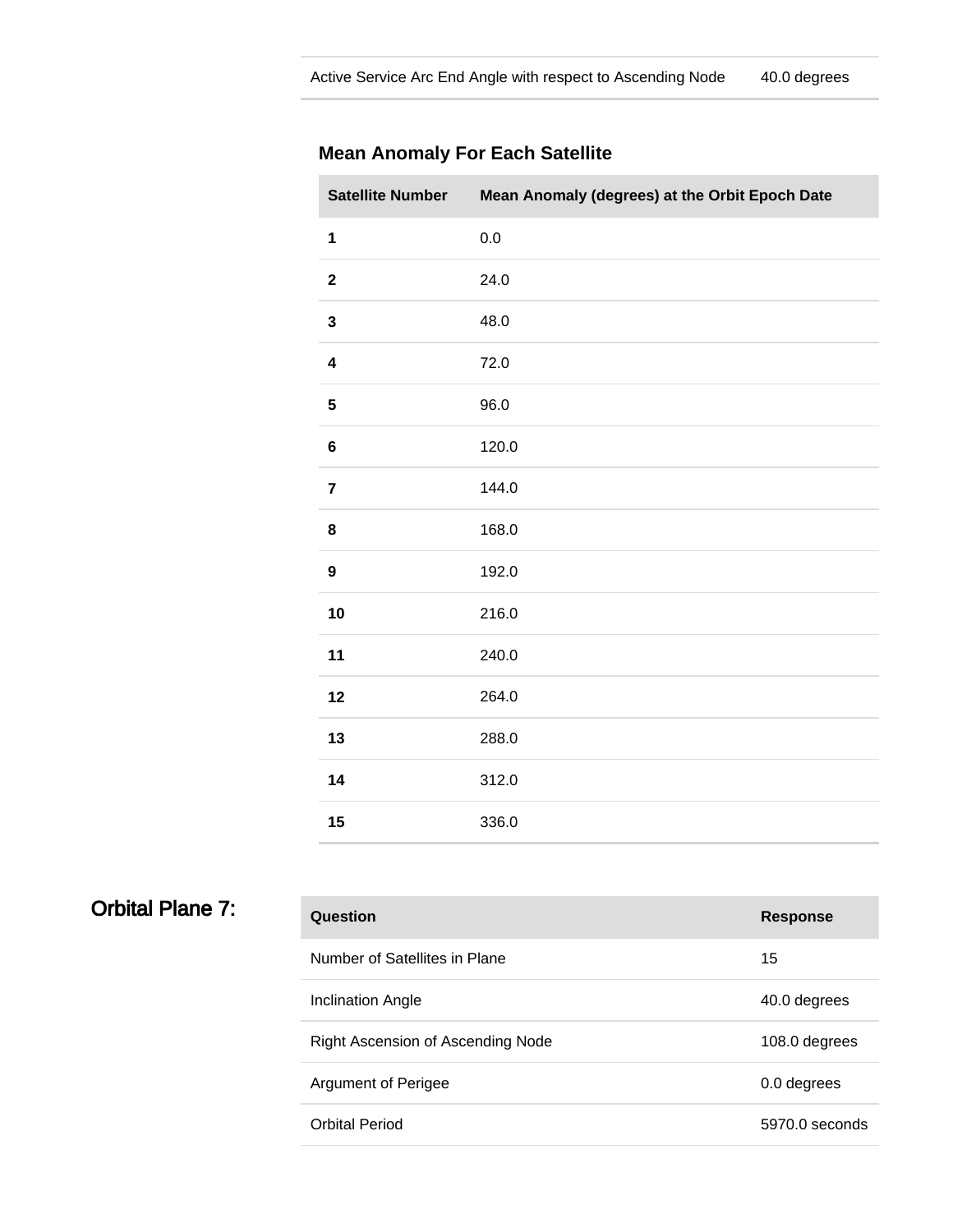| Apogee                                                        | 735.0 km      |
|---------------------------------------------------------------|---------------|
| Perigee                                                       | 730.0 km      |
| Active Service Arc Begin Angle with respect to Ascending Node | -40.0 degrees |
| Active Service Arc End Angle with respect to Ascending Node   | 40.0 degrees  |

| <b>Satellite Number</b> | Mean Anomaly (degrees) at the Orbit Epoch Date |
|-------------------------|------------------------------------------------|
| $\mathbf 1$             | 0.0                                            |
| $\mathbf 2$             | 24.0                                           |
| 3                       | 48.0                                           |
| $\overline{\mathbf{4}}$ | 72.0                                           |
| 5                       | 96.0                                           |
| $\bf 6$                 | 120.0                                          |
| $\overline{\mathbf{7}}$ | 144.0                                          |
| 8                       | 168.0                                          |
| $\boldsymbol{9}$        | 192.0                                          |
| 10                      | 216.0                                          |
| 11                      | 240.0                                          |
| 12                      | 264.0                                          |
| 13                      | 288.0                                          |
| 14                      | 312.0                                          |
| 15                      | 336.0                                          |

# Orbital Plane 8:

| Question                      | <b>Response</b> |
|-------------------------------|-----------------|
| Number of Satellites in Plane | 15              |
| Inclination Angle             | 40.0 degrees    |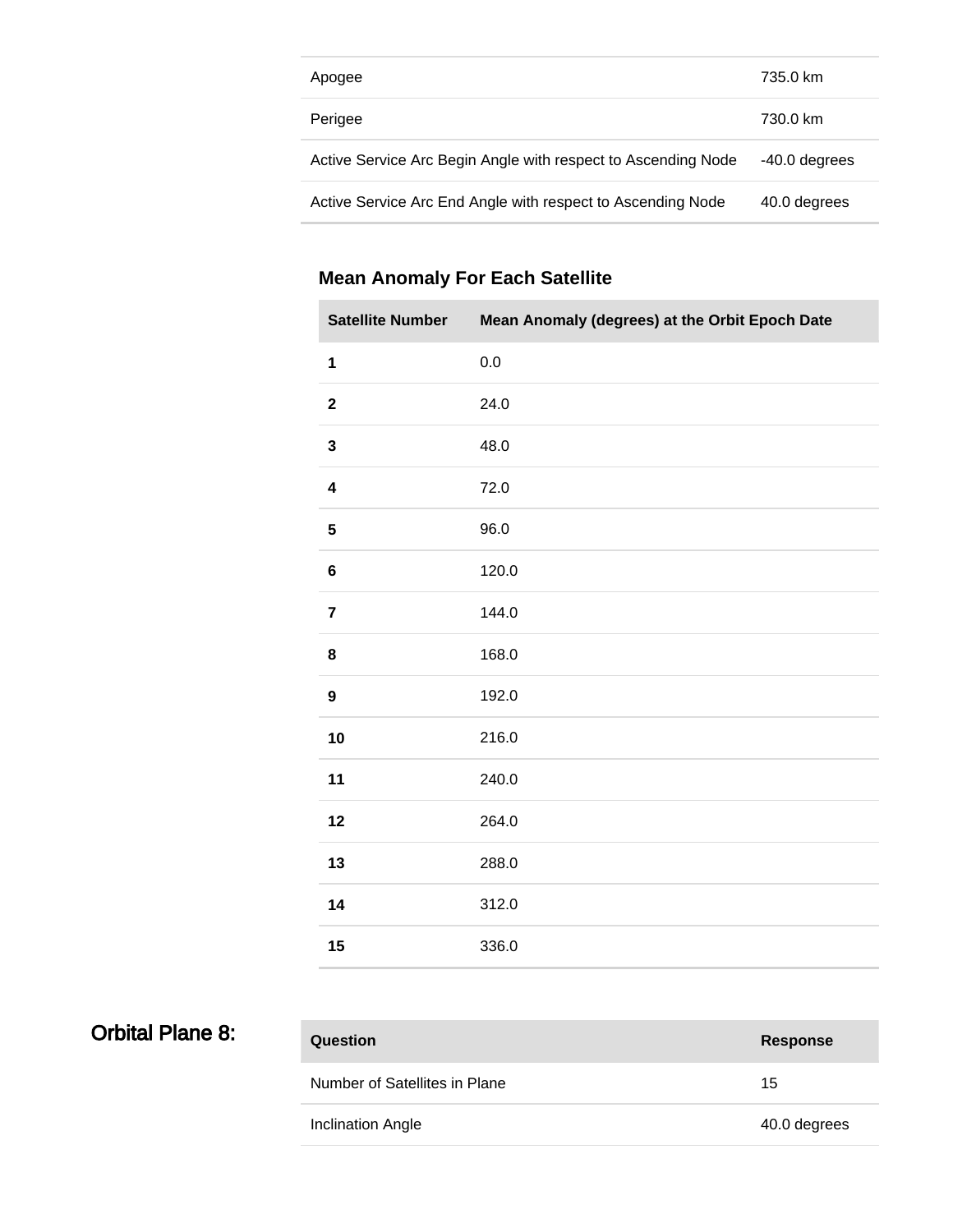| Right Ascension of Ascending Node                             | 144.0 degrees  |
|---------------------------------------------------------------|----------------|
| Argument of Perigee                                           | 0.0 degrees    |
| Orbital Period                                                | 5970.0 seconds |
| Apogee                                                        | 735.0 km       |
| Perigee                                                       | 730.0 km       |
| Active Service Arc Begin Angle with respect to Ascending Node | -40.0 degrees  |
| Active Service Arc End Angle with respect to Ascending Node   | 40.0 degrees   |

i.

| <b>Satellite Number</b> | Mean Anomaly (degrees) at the Orbit Epoch Date |
|-------------------------|------------------------------------------------|
| $\mathbf 1$             | 0.0                                            |
| $\mathbf{2}$            | 24.0                                           |
| $\mathbf{3}$            | 48.0                                           |
| $\overline{\mathbf{4}}$ | 72.0                                           |
| $\overline{\mathbf{5}}$ | 96.0                                           |
| $\bf 6$                 | 120.0                                          |
| $\overline{\mathbf{7}}$ | 144.0                                          |
| 8                       | 168.0                                          |
| $\boldsymbol{9}$        | 192.0                                          |
| 10                      | 216.0                                          |
| 11                      | 240.0                                          |
| 12                      | 264.0                                          |
| 13                      | 288.0                                          |
| 14                      | 312.0                                          |
| 15                      | 336.0                                          |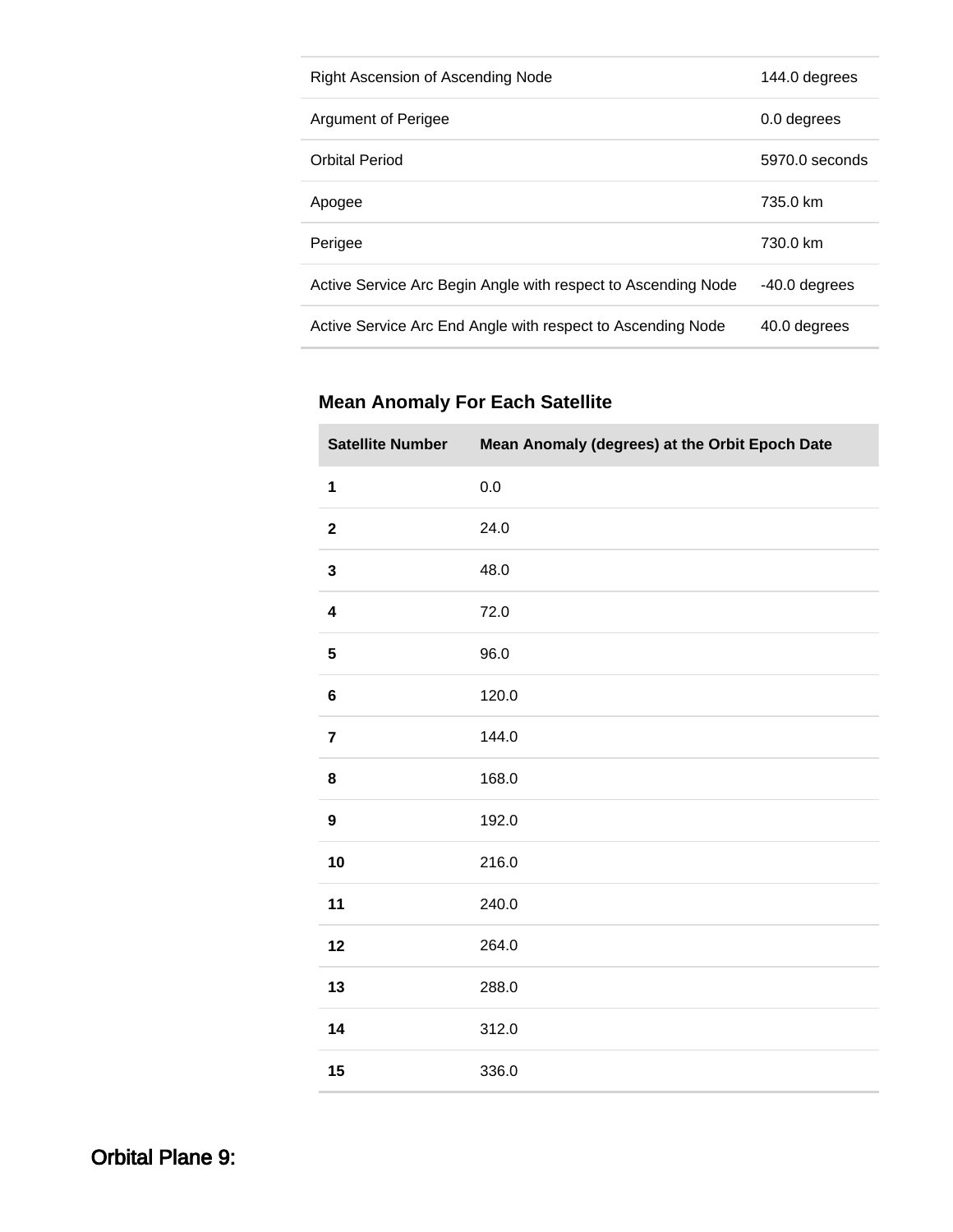| Question                                                      | <b>Response</b> |
|---------------------------------------------------------------|-----------------|
| Number of Satellites in Plane                                 | 15              |
| <b>Inclination Angle</b>                                      | 40.0 degrees    |
| Right Ascension of Ascending Node                             | 252.0 degrees   |
| Argument of Perigee                                           | 0.0 degrees     |
| <b>Orbital Period</b>                                         | 5970.0 seconds  |
| Apogee                                                        | 735.0 km        |
| Perigee                                                       | 730.0 km        |
| Active Service Arc Begin Angle with respect to Ascending Node | -40.0 degrees   |
| Active Service Arc End Angle with respect to Ascending Node   | 40.0 degrees    |

| <b>Satellite Number</b> | Mean Anomaly (degrees) at the Orbit Epoch Date |
|-------------------------|------------------------------------------------|
| 1                       | 0.0                                            |
| $\overline{\mathbf{2}}$ | 24.0                                           |
| 3                       | 48.0                                           |
| $\overline{\mathbf{4}}$ | 72.0                                           |
| 5                       | 96.0                                           |
| $\bf 6$                 | 120.0                                          |
| $\overline{\mathbf{r}}$ | 144.0                                          |
| 8                       | 168.0                                          |
| 9                       | 192.0                                          |
| 10                      | 216.0                                          |
| 11                      | 240.0                                          |
| 12                      | 264.0                                          |
| 13                      | 288.0                                          |
| 14                      | 312.0                                          |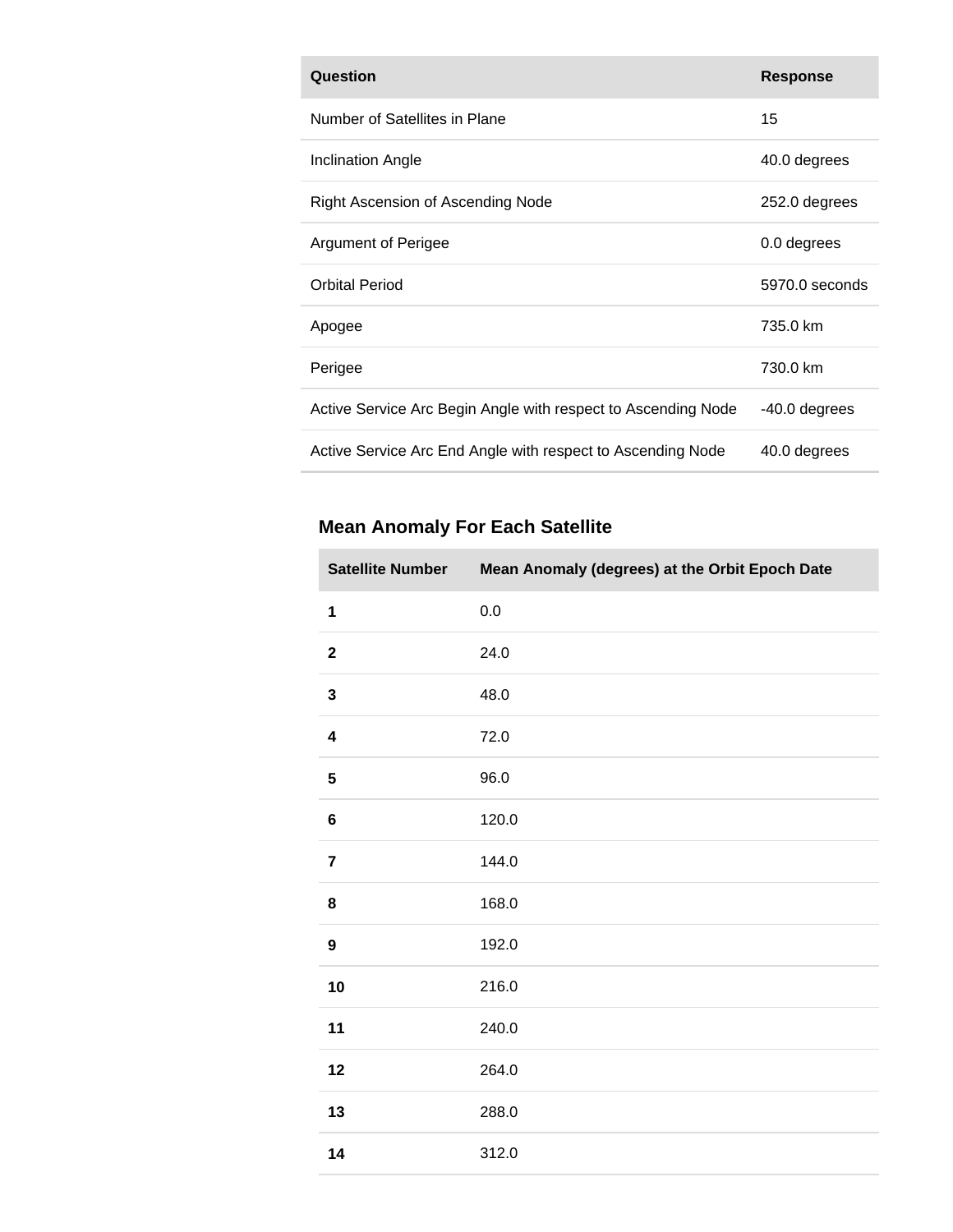### **Orbital Plane 10:**

| Question                                                      | <b>Response</b> |
|---------------------------------------------------------------|-----------------|
| Number of Satellites in Plane                                 | 15              |
| Inclination Angle                                             | 40.0 degrees    |
| Right Ascension of Ascending Node                             | 288.0 degrees   |
| Argument of Perigee                                           | 0.0 degrees     |
| <b>Orbital Period</b>                                         | 5970.0 seconds  |
| Apogee                                                        | 735.0 km        |
| Perigee                                                       | 730.0 km        |
| Active Service Arc Begin Angle with respect to Ascending Node | -40.0 degrees   |
| Active Service Arc End Angle with respect to Ascending Node   | 40.0 degrees    |

| <b>Satellite Number</b> | Mean Anomaly (degrees) at the Orbit Epoch Date |
|-------------------------|------------------------------------------------|
| 1                       | 0.0                                            |
| $\overline{\mathbf{2}}$ | 24.0                                           |
| $\mathbf{3}$            | 48.0                                           |
| $\overline{\mathbf{4}}$ | 72.0                                           |
| 5                       | 96.0                                           |
| $6\phantom{1}6$         | 120.0                                          |
| $\overline{7}$          | 144.0                                          |
| 8                       | 168.0                                          |
| $\mathbf{9}$            | 192.0                                          |
| 10                      | 216.0                                          |
| 11                      | 240.0                                          |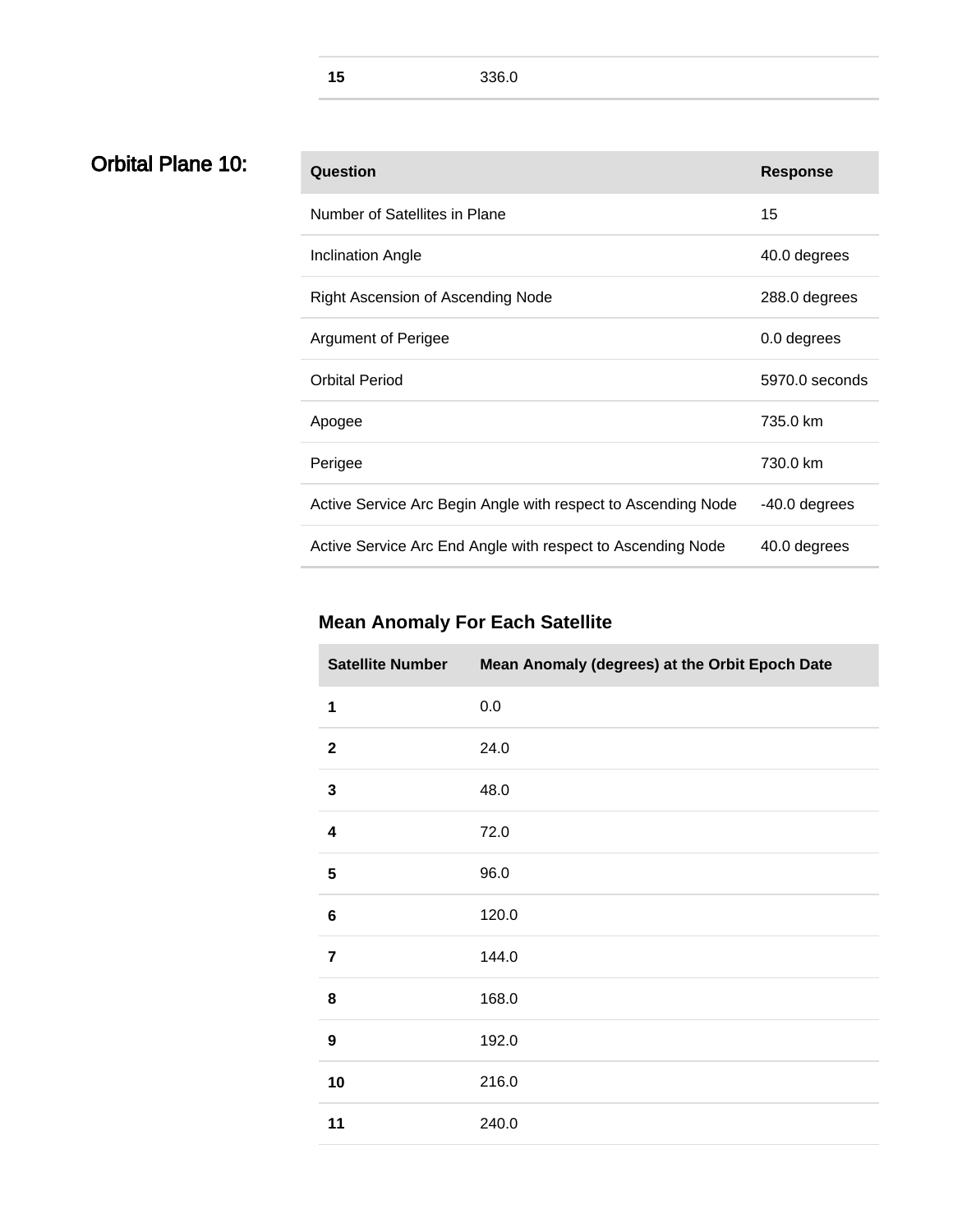| 12 | 264.0 |
|----|-------|
| 13 | 288.0 |
| 14 | 312.0 |
| 15 | 336.0 |

# **Orbital Plane 11:**

| Question                                                      | <b>Response</b> |
|---------------------------------------------------------------|-----------------|
| Number of Satellites in Plane                                 | 15              |
| Inclination Angle                                             | 40.0 degrees    |
| Right Ascension of Ascending Node                             | 324.0 degrees   |
| <b>Argument of Perigee</b>                                    | 0.0 degrees     |
| <b>Orbital Period</b>                                         | 5970.0 seconds  |
| Apogee                                                        | 735.0 km        |
| Perigee                                                       | 730.0 km        |
| Active Service Arc Begin Angle with respect to Ascending Node | -40.0 degrees   |
| Active Service Arc End Angle with respect to Ascending Node   | 40.0 degrees    |

| <b>Satellite Number</b> | Mean Anomaly (degrees) at the Orbit Epoch Date |
|-------------------------|------------------------------------------------|
| 1                       | 0.0                                            |
| $\mathbf{2}$            | 24.0                                           |
| 3                       | 48.0                                           |
| 4                       | 72.0                                           |
| 5                       | 96.0                                           |
| 6                       | 120.0                                          |
| $\overline{7}$          | 144.0                                          |
| 8                       | 168.0                                          |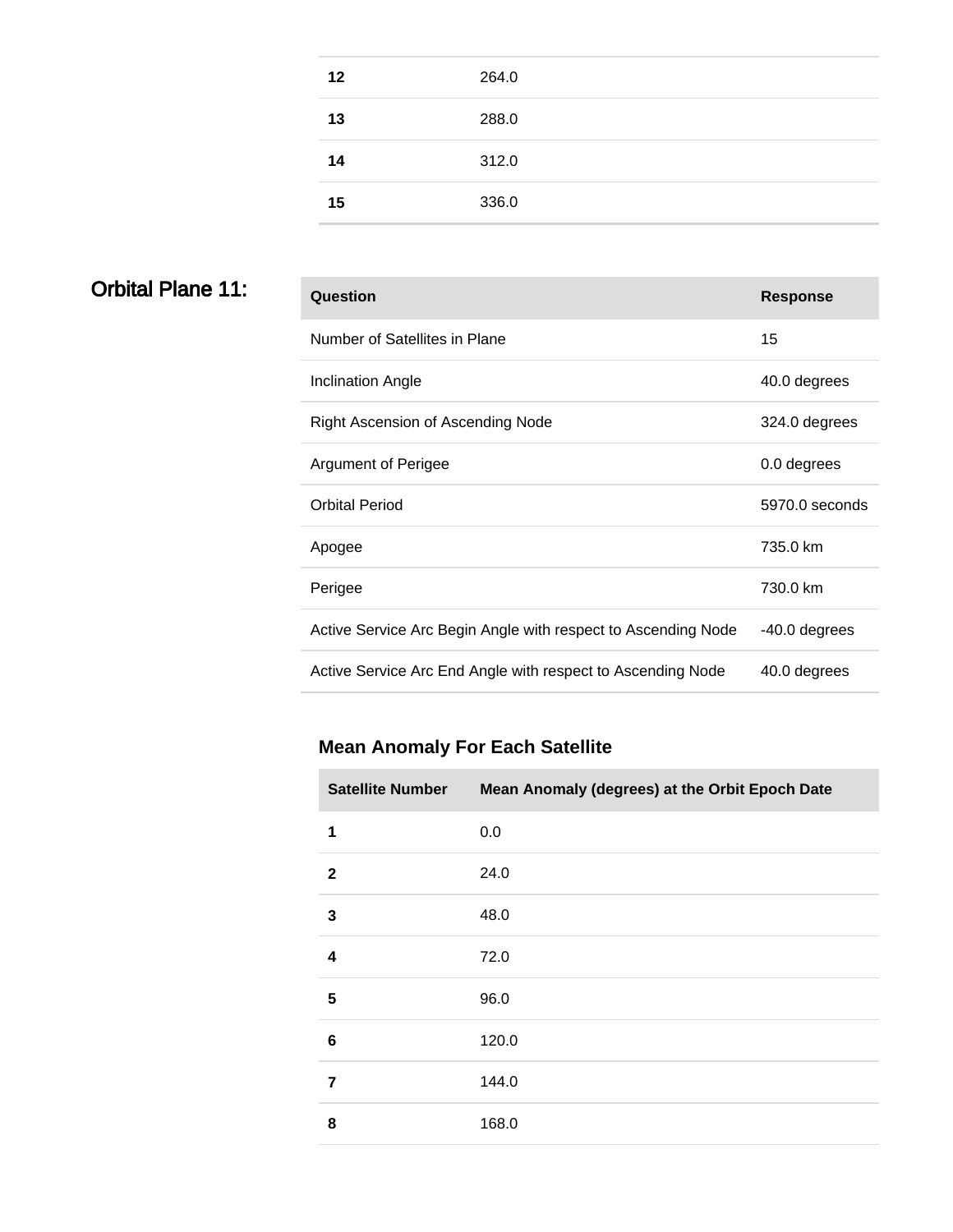| 9  | 192.0 |
|----|-------|
| 10 | 216.0 |
| 11 | 240.0 |
| 12 | 264.0 |
| 13 | 288.0 |
| 14 | 312.0 |
| 15 | 336.0 |

### **Orbital Plane 12:**

| Question                                                      | <b>Response</b> |
|---------------------------------------------------------------|-----------------|
| Number of Satellites in Plane                                 | 15              |
| Inclination Angle                                             | 55.0 degrees    |
| Right Ascension of Ascending Node                             | 0.0 degrees     |
| Argument of Perigee                                           | 0.0 degrees     |
| <b>Orbital Period</b>                                         | 5976.0 seconds  |
| Apogee                                                        | 740.0 km        |
| Perigee                                                       | 735.0 km        |
| Active Service Arc Begin Angle with respect to Ascending Node | -55.0 degrees   |
| Active Service Arc End Angle with respect to Ascending Node   | 55.0 degrees    |

| <b>Satellite Number</b> | Mean Anomaly (degrees) at the Orbit Epoch Date |  |
|-------------------------|------------------------------------------------|--|
| 1                       | 48.0                                           |  |
| 2                       | 72.0                                           |  |
| 3                       | 96.0                                           |  |
| 4                       | 120.0                                          |  |
| 5                       | 144.0                                          |  |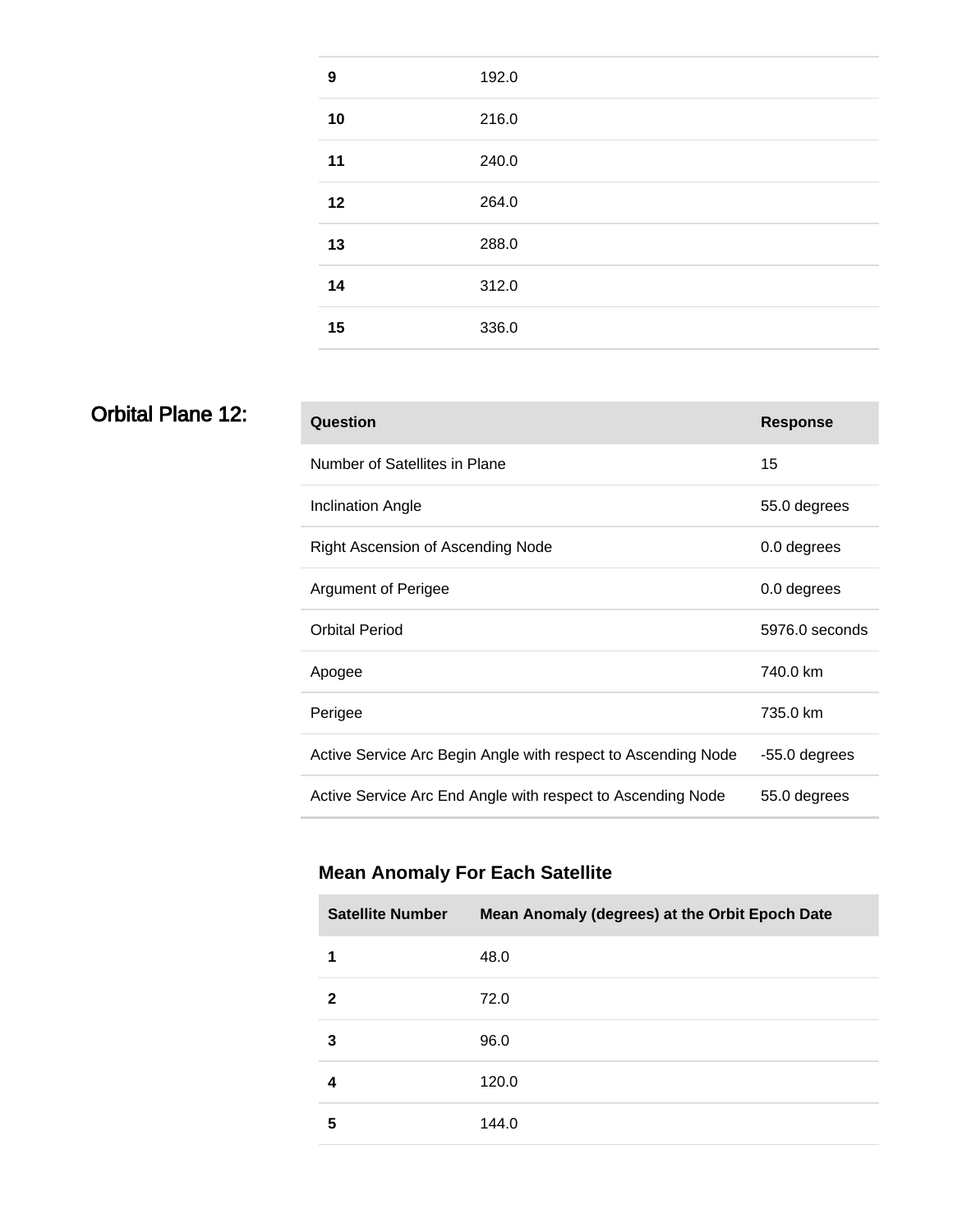| $\bf 6$          | 168.0   |
|------------------|---------|
| $\overline{7}$   | 192.0   |
| ${\bf 8}$        | 216.0   |
| $\boldsymbol{9}$ | 240.0   |
| 10               | 264.0   |
| 11               | 288.0   |
| 12               | 312.0   |
| 13               | 336.0   |
| 14               | $0.0\,$ |
| 15               | 24.0    |

### **Orbital Plane 13:**

| Question                                                      | <b>Response</b> |
|---------------------------------------------------------------|-----------------|
| Number of Satellites in Plane                                 | 15              |
| Inclination Angle                                             | 55.0 degrees    |
| Right Ascension of Ascending Node                             | 72.0 degrees    |
| <b>Argument of Perigee</b>                                    | 0.0 degrees     |
| <b>Orbital Period</b>                                         | 5976.0 seconds  |
| Apogee                                                        | 740.0 km        |
| Perigee                                                       | 735.0 km        |
| Active Service Arc Begin Angle with respect to Ascending Node | -55.0 degrees   |
| Active Service Arc End Angle with respect to Ascending Node   | 55.0 degrees    |

| <b>Satellite Number</b> | Mean Anomaly (degrees) at the Orbit Epoch Date |
|-------------------------|------------------------------------------------|
|                         | 0.0                                            |
| 2                       | 24.0                                           |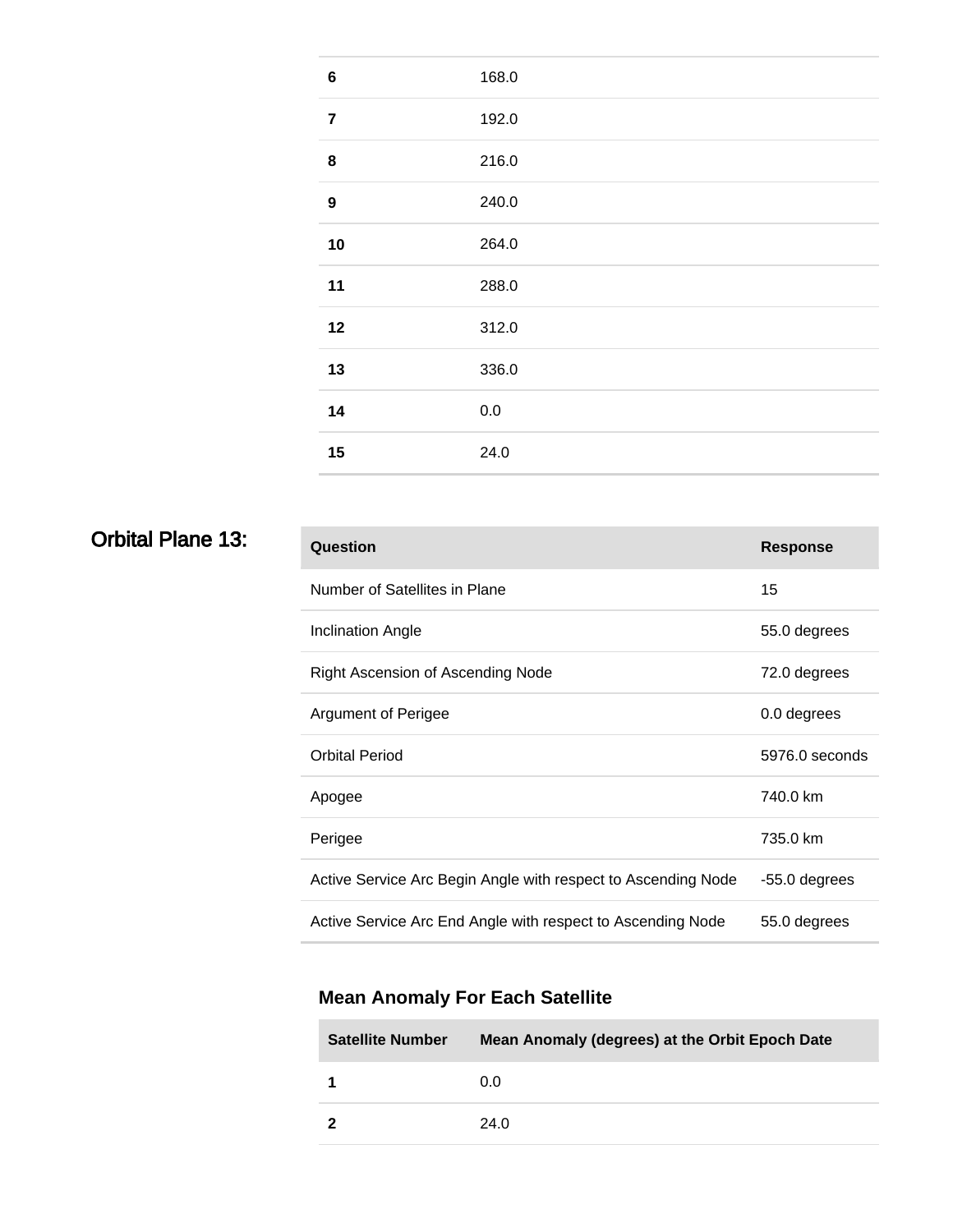| $\mathbf{3}$            | 48.0  |
|-------------------------|-------|
| $\overline{\mathbf{4}}$ | 72.0  |
| ${\bf 5}$               | 96.0  |
| $\bf 6$                 | 120.0 |
| $\overline{7}$          | 144.0 |
| ${\bf 8}$               | 168.0 |
| $\boldsymbol{9}$        | 192.0 |
| 10                      | 216.0 |
| 11                      | 240.0 |
| 12                      | 264.0 |
| 13                      | 288.0 |
| 14                      | 312.0 |
| 15                      | 336.0 |

## **Orbital Plane 14:**

| Question                                                      | <b>Response</b> |
|---------------------------------------------------------------|-----------------|
| Number of Satellites in Plane                                 | 15              |
| <b>Inclination Angle</b>                                      | 55.0 degrees    |
| Right Ascension of Ascending Node                             | 144.0 degrees   |
| <b>Argument of Perigee</b>                                    | 0.0 degrees     |
| <b>Orbital Period</b>                                         | 5976.0 seconds  |
| Apogee                                                        | 740.0 km        |
| Perigee                                                       | 735.0 km        |
| Active Service Arc Begin Angle with respect to Ascending Node | -55.0 degrees   |
| Active Service Arc End Angle with respect to Ascending Node   | 55.0 degrees    |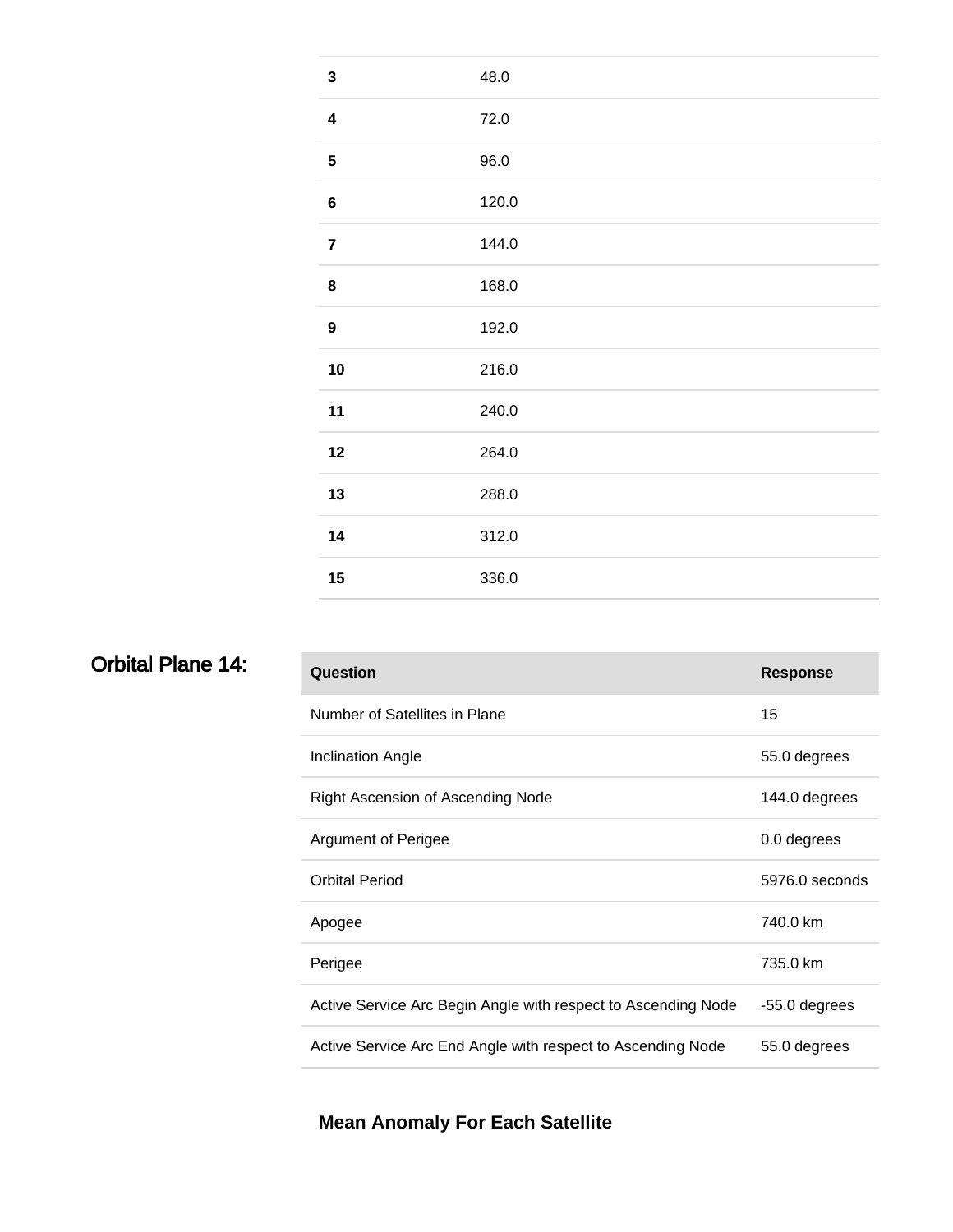| <b>Satellite Number</b> | Mean Anomaly (degrees) at the Orbit Epoch Date |
|-------------------------|------------------------------------------------|
| $\mathbf 1$             | 0.0                                            |
| $\mathbf{2}$            | 24.0                                           |
| 3                       | 48.0                                           |
| 4                       | 72.0                                           |
| ${\bf 5}$               | 96.0                                           |
| $\bf 6$                 | 120.0                                          |
| $\overline{\mathbf{7}}$ | 144.0                                          |
| 8                       | 168.0                                          |
| $\boldsymbol{9}$        | 192.0                                          |
| 10                      | 216.0                                          |
| 11                      | 240.0                                          |
| 12                      | 264.0                                          |
| 13                      | 288.0                                          |
| 14                      | 312.0                                          |
| 15                      | 336.0                                          |

# **Orbital Plane 15:**

| Question                                                      | <b>Response</b> |
|---------------------------------------------------------------|-----------------|
| Number of Satellites in Plane                                 | 15              |
| Inclination Angle                                             | 55.0 degrees    |
| Right Ascension of Ascending Node                             | 216.0 degrees   |
| Argument of Perigee                                           | 0.0 degrees     |
| <b>Orbital Period</b>                                         | 5976.0 seconds  |
| Apogee                                                        | 740.0 km        |
| Perigee                                                       | 735.0 km        |
| Active Service Arc Begin Angle with respect to Ascending Node | -55.0 degrees   |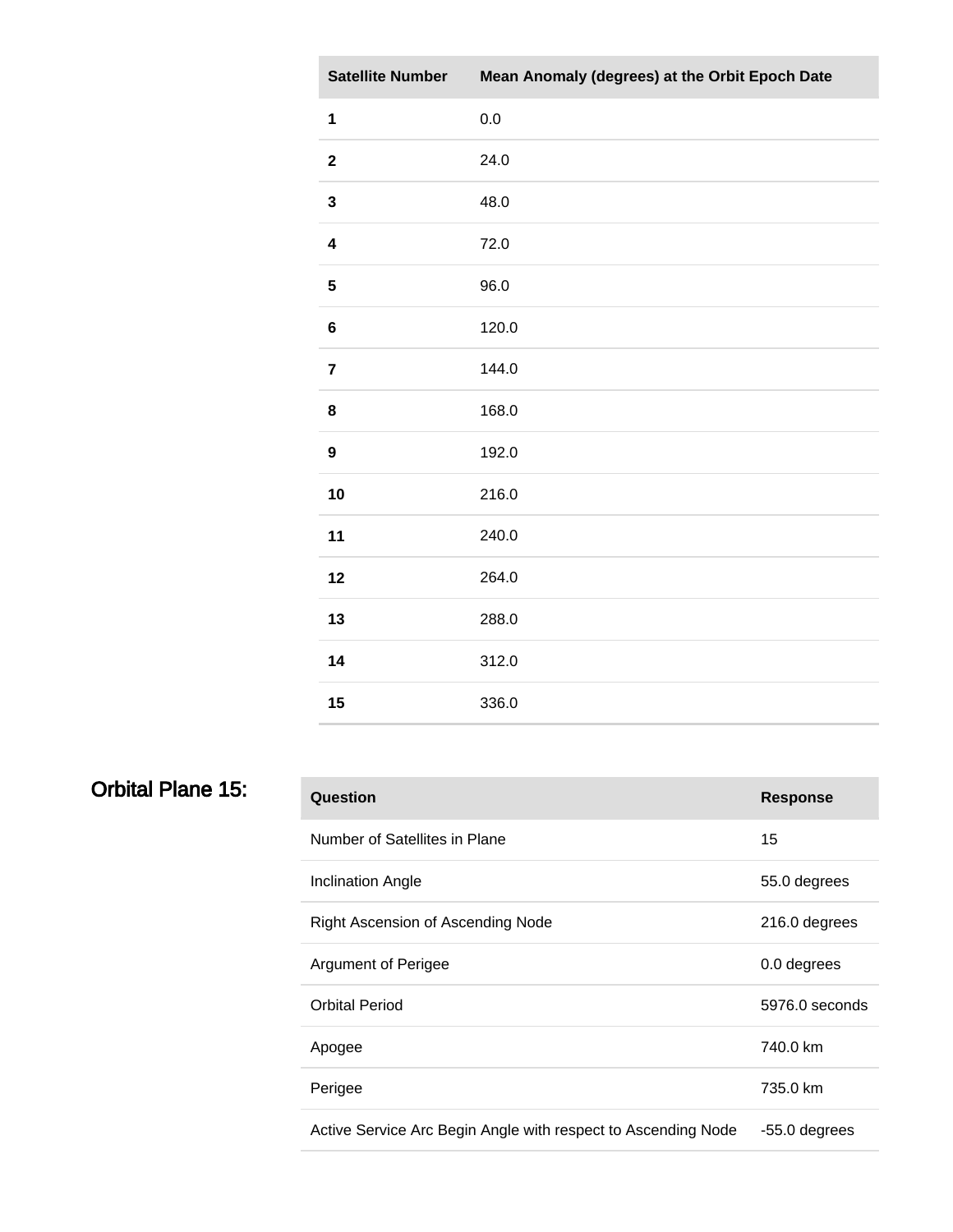| <b>Satellite Number</b> | Mean Anomaly (degrees) at the Orbit Epoch Date |
|-------------------------|------------------------------------------------|
| $\mathbf{1}$            | 336.0                                          |
| $\boldsymbol{2}$        | 312.0                                          |
| 3                       | 288.0                                          |
| $\overline{\mathbf{4}}$ | 264.0                                          |
| $\overline{\mathbf{5}}$ | 240.0                                          |
| $\bf 6$                 | 216.0                                          |
| $\overline{7}$          | 192.0                                          |
| 8                       | 168.0                                          |
| $\boldsymbol{9}$        | 144.0                                          |
| 10                      | 120.0                                          |
| 11                      | 96.0                                           |
| 12                      | 72.0                                           |
| 13                      | 48.0                                           |
| 14                      | 24.0                                           |
| 15                      | 0.0                                            |

|  | <b>Orbital Plane 16:</b> |
|--|--------------------------|
|--|--------------------------|

| Question                          | <b>Response</b> |
|-----------------------------------|-----------------|
| Number of Satellites in Plane     | 15              |
| Inclination Angle                 | 55.0 degrees    |
| Right Ascension of Ascending Node | 288.0 degrees   |
| Argument of Perigee               | 0.0 degrees     |
| <b>Orbital Period</b>             | 5976.0 seconds  |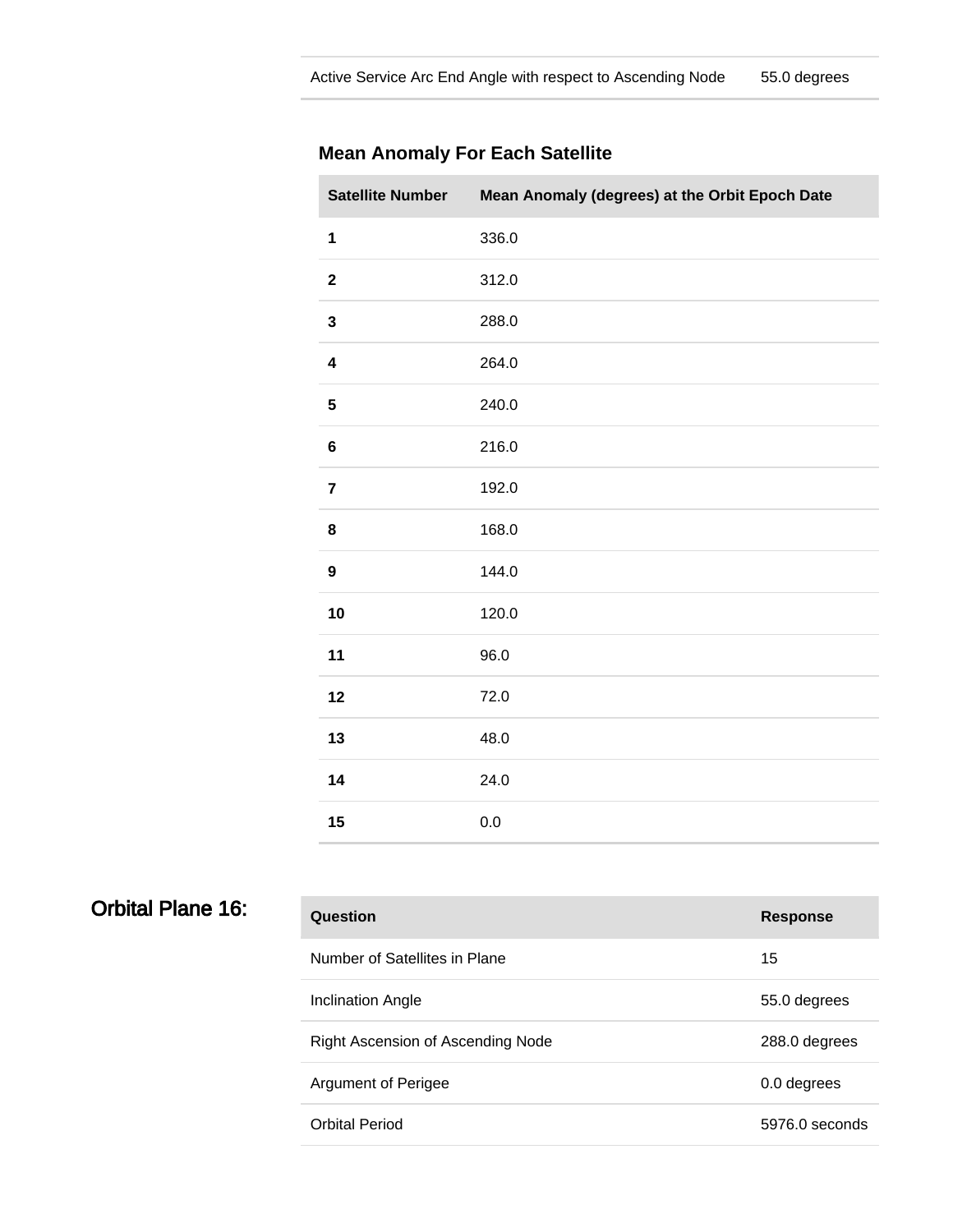| Apogee                                                        | 740.0 km      |
|---------------------------------------------------------------|---------------|
| Perigee                                                       | 735.0 km      |
| Active Service Arc Begin Angle with respect to Ascending Node | -55.0 degrees |
| Active Service Arc End Angle with respect to Ascending Node   | 55.0 degrees  |

| <b>Satellite Number</b> | Mean Anomaly (degrees) at the Orbit Epoch Date |
|-------------------------|------------------------------------------------|
| $\mathbf 1$             | 192.0                                          |
| $\mathbf 2$             | 216.0                                          |
| 3                       | 240.0                                          |
| 4                       | 264.0                                          |
| 5                       | 288.0                                          |
| $\bf 6$                 | 312.0                                          |
| $\overline{7}$          | 336.0                                          |
| 8                       | 168.0                                          |
| $\boldsymbol{9}$        | 144.0                                          |
| 10                      | 120.0                                          |
| 11                      | 96.0                                           |
| 12                      | 72.0                                           |
| 13                      | 48.0                                           |
| 14                      | 24.0                                           |
| 15                      | 0.0                                            |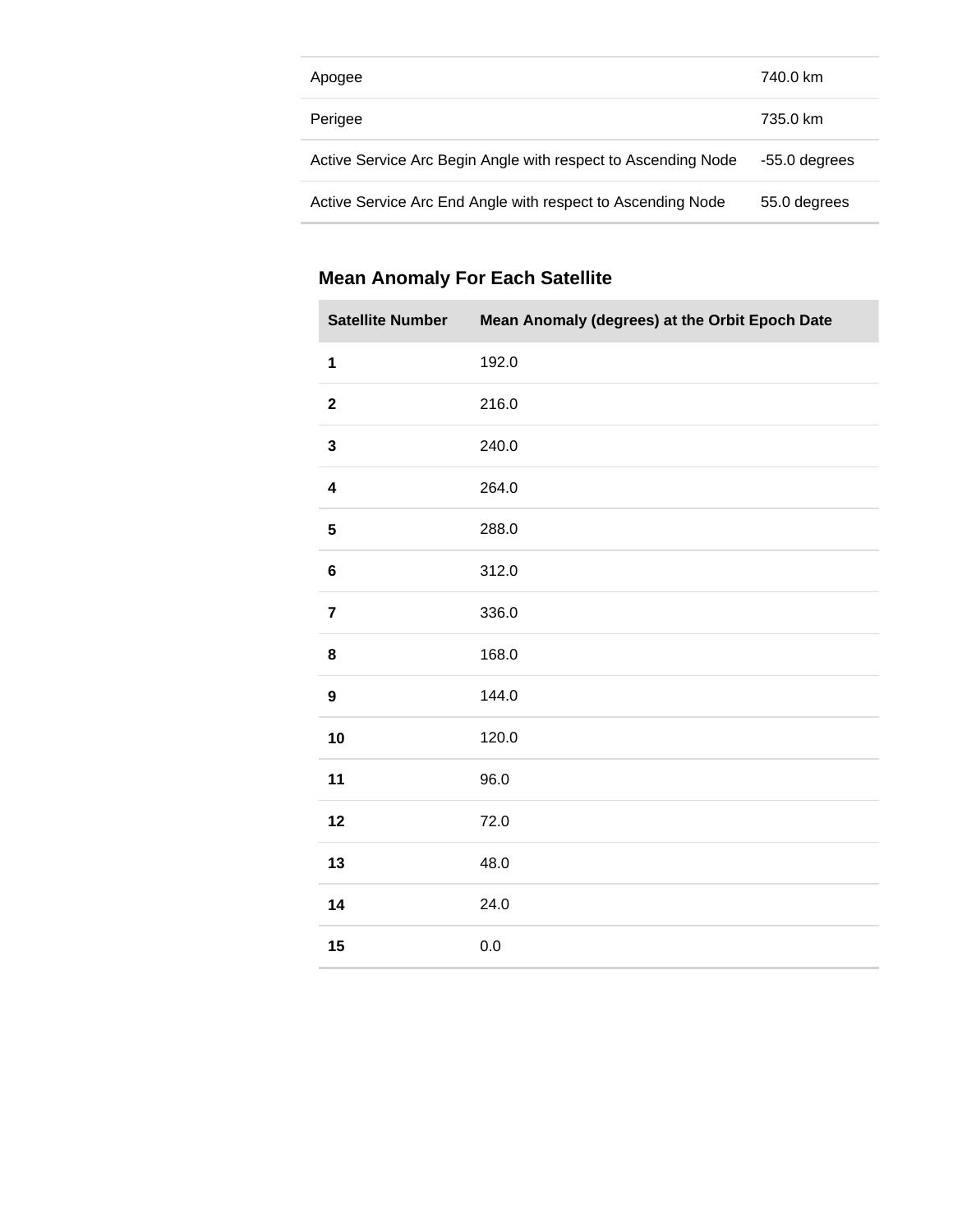#### Receiving Beams 1:

| Question                                                   | <b>Response</b>                  |
|------------------------------------------------------------|----------------------------------|
| Beam ID                                                    | <b>SUPL</b>                      |
| Receive Beam Frequency                                     | 1710.0 MHz -2010.0<br><b>MHz</b> |
| Beam Type                                                  | Steerable                        |
| Polarization                                               | <b>LHCP</b>                      |
| Peak Gain                                                  | 47.0 dBi                         |
| Antenna Pointing Error                                     | 0.1 degrees                      |
| Antenna Rotational Error                                   | 0.1 degrees                      |
| <b>Polarization Switchable</b>                             |                                  |
| Polarization Alignment Relative to the Equatorial<br>Plane | 45.0 degrees                     |
| G/T at Max. Gain Point                                     | 20.0 dB/K                        |
| Min. Saturation Flux Density                               | $-118.9$ dBW/m2                  |
| Max. Saturation Flux Density                               | -108.9 dBW/m2                    |
| Co- or Cross Polar Mode                                    | $\mathsf{C}$                     |
| Service Area Description                                   | <b>Visible Earth</b>             |

Receiving Beams 2:

| Question                 | <b>Response</b>                       |
|--------------------------|---------------------------------------|
| Beam ID                  | <b>SUPR</b>                           |
| Receive Beam Frequency   | 1710.0 MHz -2010.0<br>MH <sub>7</sub> |
| Beam Type                | Steerable                             |
| Polarization             | <b>RHCP</b>                           |
| Peak Gain                | 47.0 dBi                              |
| Antenna Pointing Error   | 0.1 degrees                           |
| Antenna Rotational Error | 0.1 degrees                           |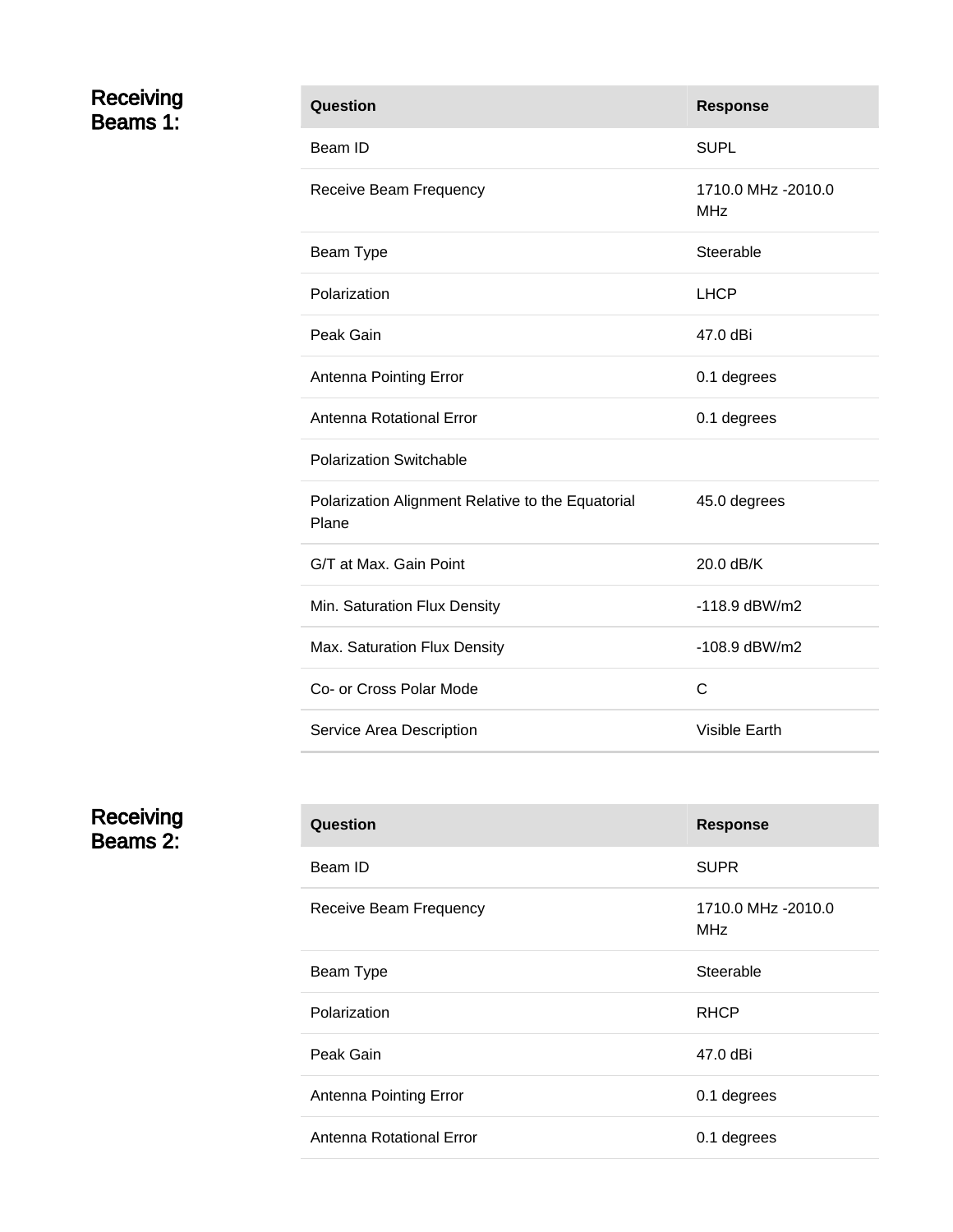| Polarization Switchable                                    |                 |
|------------------------------------------------------------|-----------------|
| Polarization Alignment Relative to the Equatorial<br>Plane | 45.0 degrees    |
| G/T at Max. Gain Point                                     | $20.0$ dB/K     |
| Min. Saturation Flux Density                               | $-118.9$ dBW/m2 |
| Max. Saturation Flux Density                               | -108.9 dBW/m2   |
| Co- or Cross Polar Mode                                    | C               |
| Service Area Description                                   | Visible Earth   |

#### Receiving Beams 3:

| Question                                                | <b>Response</b>      |
|---------------------------------------------------------|----------------------|
| Beam ID                                                 | <b>GUPH</b>          |
| Receive Beam Frequency                                  | 663.0 MHz -915.0 MHz |
| Beam Type                                               | Steerable            |
| Polarization                                            | н                    |
| Peak Gain                                               | 41.0 dBi             |
| Antenna Pointing Error                                  | 0.1 degrees          |
| Antenna Rotational Error                                | 0.1 degrees          |
| <b>Polarization Switchable</b>                          |                      |
| Polarization Alignment Relative to the Equatorial Plane | 20.0 degrees         |
| G/T at Max. Gain Point                                  | 14.0 dB/K            |
| Min. Saturation Flux Density                            | -118.9 dBW/m2        |
| Max. Saturation Flux Density                            | -108.9 dBW/m2        |
| Co- or Cross Polar Mode                                 | C                    |
| Service Area Description                                | Visible Earth        |

**Question Response**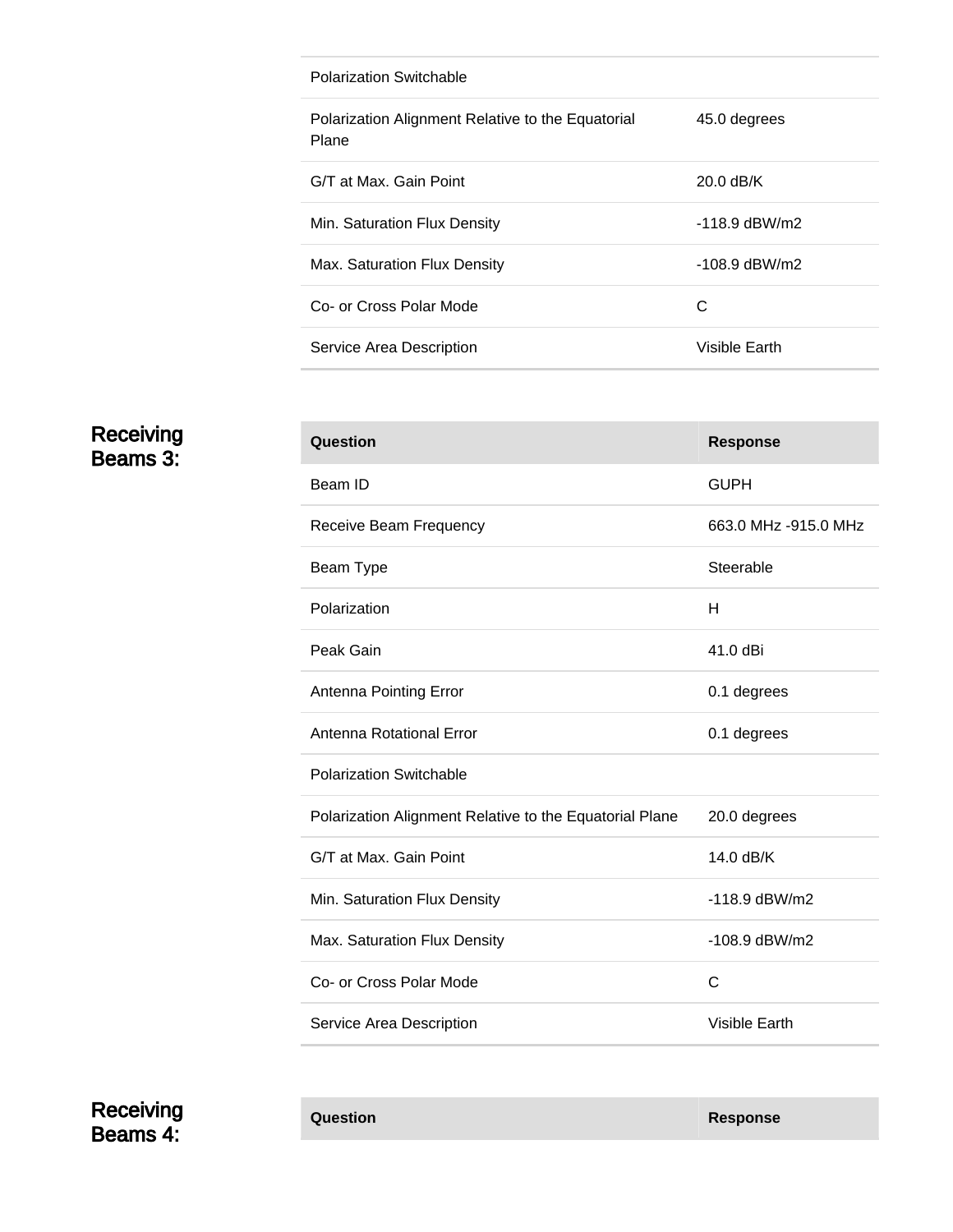| Beam ID                                                 | <b>GUPV</b>          |
|---------------------------------------------------------|----------------------|
| Receive Beam Frequency                                  | 663.0 MHz -915.0 MHz |
| Beam Type                                               | Steerable            |
| Polarization                                            | V                    |
| Peak Gain                                               | 41.0 dBi             |
| Antenna Pointing Error                                  | 0.1 degrees          |
| Antenna Rotational Error                                | 0.1 degrees          |
| Polarization Switchable                                 |                      |
| Polarization Alignment Relative to the Equatorial Plane | -70.0 degrees        |
| G/T at Max. Gain Point                                  | 14.0 dB/K            |
| Min. Saturation Flux Density                            | $-118.9$ dBW/m2      |
| Max. Saturation Flux Density                            | -108.9 dBW/m2        |
| Co- or Cross Polar Mode                                 | C                    |
| Service Area Description                                | <b>Visible Earth</b> |

**Receiving** Beams 5:

| Question                                                   | <b>Response</b>                    |
|------------------------------------------------------------|------------------------------------|
| Beam ID                                                    | QUPL                               |
| Receive Beam Frequency                                     | 45500.0 MHz -51400.0<br><b>MHz</b> |
| Beam Type                                                  | Steerable                          |
| Polarization                                               | <b>LHCP</b>                        |
| Peak Gain                                                  | 48.4 dBi                           |
| Antenna Pointing Error                                     | 0.1 degrees                        |
| Antenna Rotational Error                                   | 0.1 degrees                        |
| <b>Polarization Switchable</b>                             |                                    |
| Polarization Alignment Relative to the Equatorial<br>Plane | 45.0 degrees                       |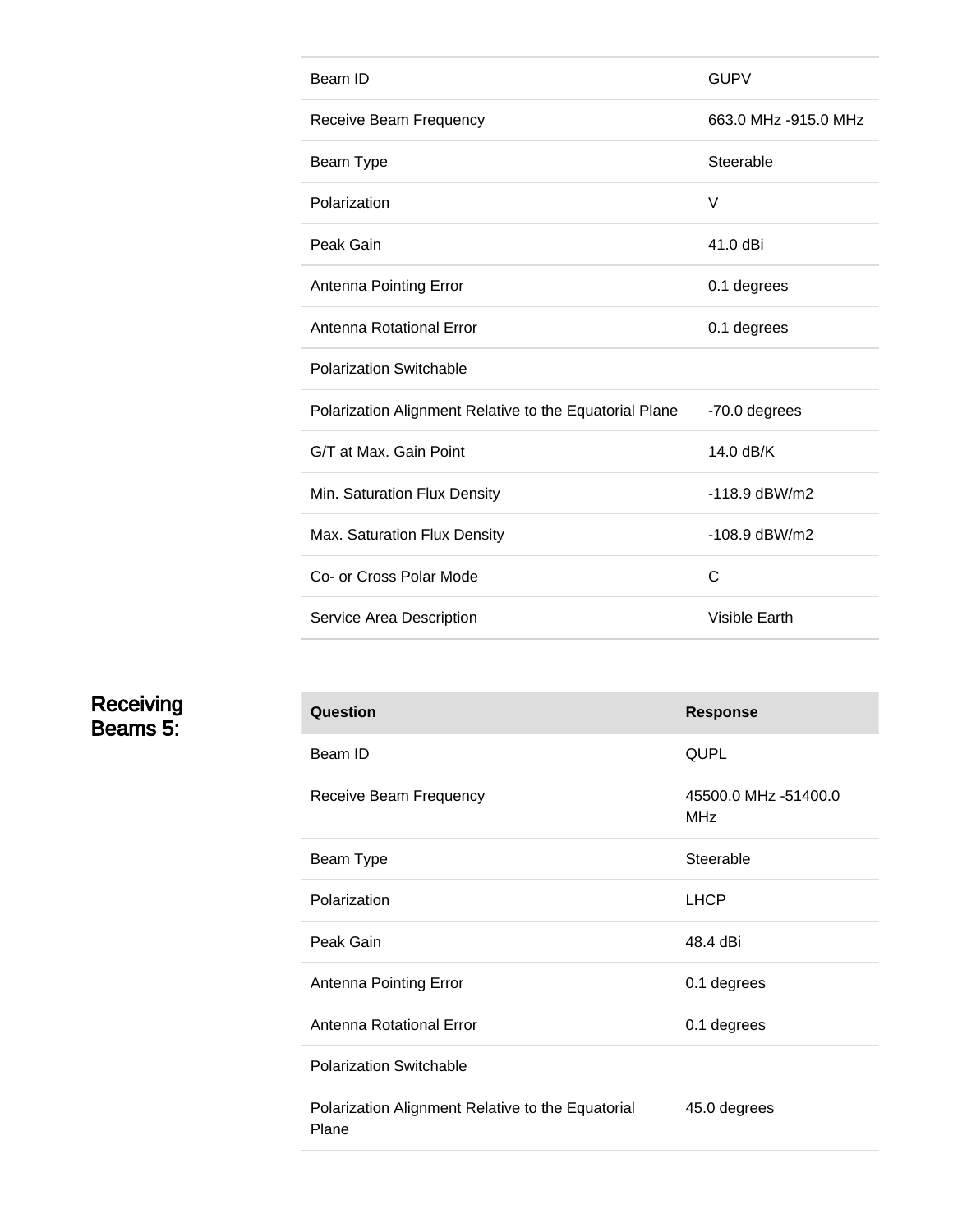| G/T at Max. Gain Point       | 19.8 dB/K       |
|------------------------------|-----------------|
| Min. Saturation Flux Density | $-100.5$ dBW/m2 |
| Max. Saturation Flux Density | -73.0 dBW/m2    |
| Co- or Cross Polar Mode      | С               |
| Service Area Description     | Visible Earth   |

#### **Receiving** Beams 6:

| Question                                                   | <b>Response</b>                    |
|------------------------------------------------------------|------------------------------------|
| Beam ID                                                    | <b>QUPR</b>                        |
| Receive Beam Frequency                                     | 45500.0 MHz -51400.0<br><b>MHz</b> |
| Beam Type                                                  | Steerable                          |
| Polarization                                               | <b>RHCP</b>                        |
| Peak Gain                                                  | 48.4 dBi                           |
| Antenna Pointing Error                                     | 0.1 degrees                        |
| Antenna Rotational Error                                   | 0.1 degrees                        |
| <b>Polarization Switchable</b>                             |                                    |
| Polarization Alignment Relative to the Equatorial<br>Plane | 45.0 degrees                       |
| G/T at Max. Gain Point                                     | 19.8 dB/K                          |
| Min. Saturation Flux Density                               | -100.5 dBW/m2                      |
| Max. Saturation Flux Density                               | -73.0 dBW/m2                       |
| Co- or Cross Polar Mode                                    | C                                  |
| Service Area Description                                   | <b>Visible Earth</b>               |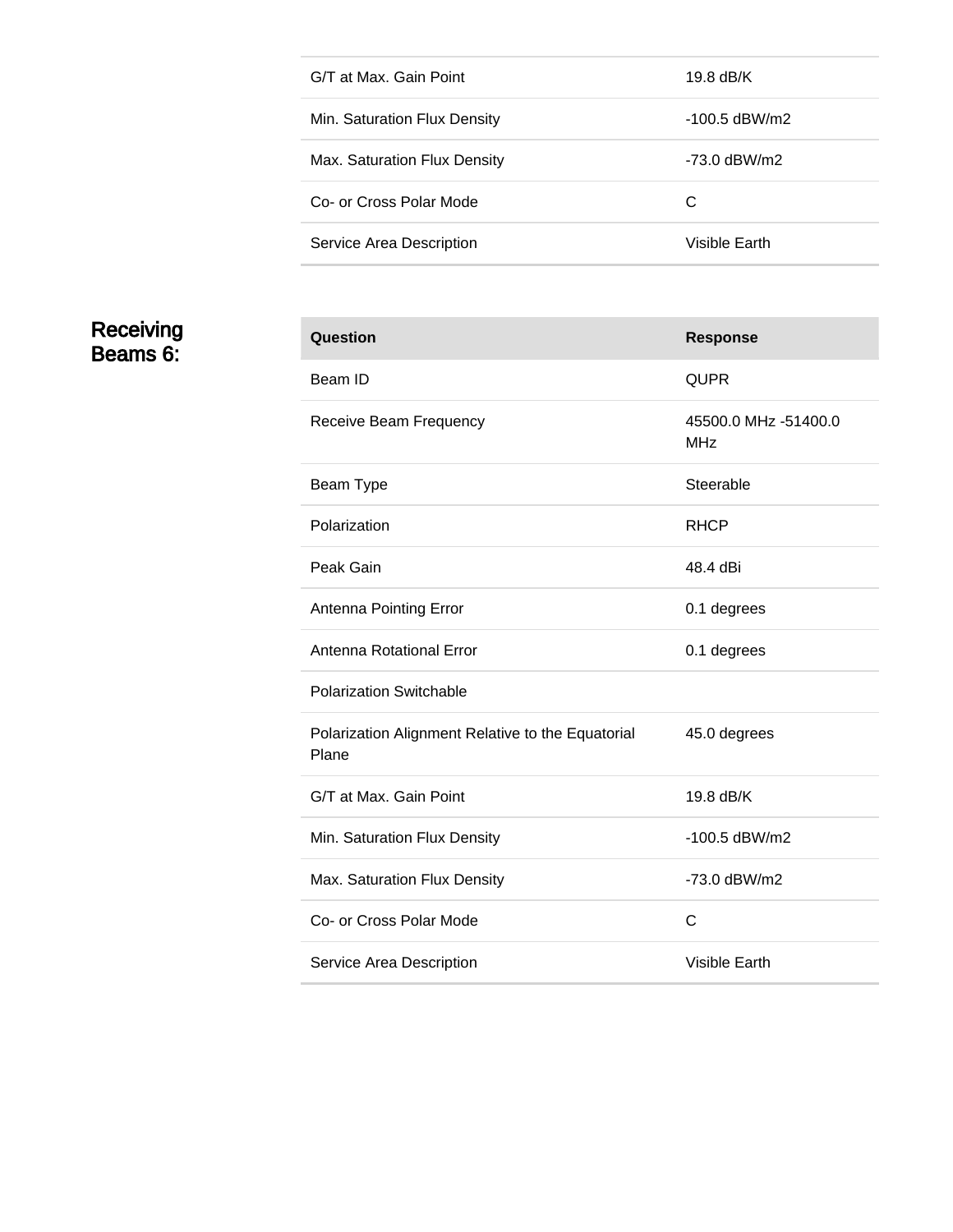#### Receiving Channels (25) **Channel**

| <b>Channel</b><br>ID | <b>Channel</b><br><b>Bandwidth (MHz)</b> | <b>Center</b><br><b>Frequency s</b><br>(MHz) | <b>Feeder Link, Service</b><br><b>Link or TT&amp;C</b> |
|----------------------|------------------------------------------|----------------------------------------------|--------------------------------------------------------|
| <b>L06U</b>          | 10.0                                     | 835.0                                        | Service Link                                           |
| L <sub>0</sub> 8U    | 35.0                                     | 897.5                                        | Service Link                                           |
| QUP1                 | 1500.0                                   | 46250.0                                      | <b>Feeder Link</b>                                     |
| <b>MSSU</b>          | 30.0                                     | 1995.0                                       | Service Link                                           |
| <b>L71U</b>          | 35.0                                     | 680.5                                        | Service Link                                           |
| <b>L66U</b>          | 70.0                                     | 1745.0                                       | Service Link                                           |
| <b>L28U</b>          | 45.0                                     | 725.5                                        | Service Link                                           |
| <b>L27U</b>          | 17.0                                     | 815.5                                        | Service Link                                           |
| <b>L26U</b>          | 35.0                                     | 831.5                                        | Service Link                                           |
| <b>L20U</b>          | 30.0                                     | 847.0                                        | Service Link                                           |
| <b>L19U</b>          | 15.0                                     | 837.5                                        | Service Link                                           |
| <b>L85U</b>          | 18.0                                     | 707.0                                        | Service Link                                           |
| <b>G75U</b>          | 15.0                                     | 784.7                                        | Service Link                                           |
| <b>L17U</b>          | 12.0                                     | 710.0                                        | Service Link                                           |
| <b>L14U</b>          | 10.0                                     | 793.0                                        | Service Link                                           |
| <b>L13U</b>          | 10.0                                     | 782.0                                        | Service Link                                           |
| <b>L12U</b>          | 17.0                                     | 707.5                                        | Service Link                                           |
| QUP3                 | 1000.0                                   | 50900.0                                      | Feeder Link                                            |
| QUP <sub>2</sub>     | 3000.0                                   | 48700.0                                      | Feeder Link                                            |
| <b>L03U</b>          | 75.0                                     | 1747.5                                       | Service Link                                           |
| <b>L04U</b>          | 45.0                                     | 1732.5                                       | Service Link                                           |
| <b>L18U</b>          | 15.0                                     | 822.5                                        | Service Link                                           |
| <b>L05U</b>          | 25.0                                     | 836.5                                        | Service Link                                           |
| <b>L02U</b>          | 60.0                                     | 1880.0                                       | Service Link                                           |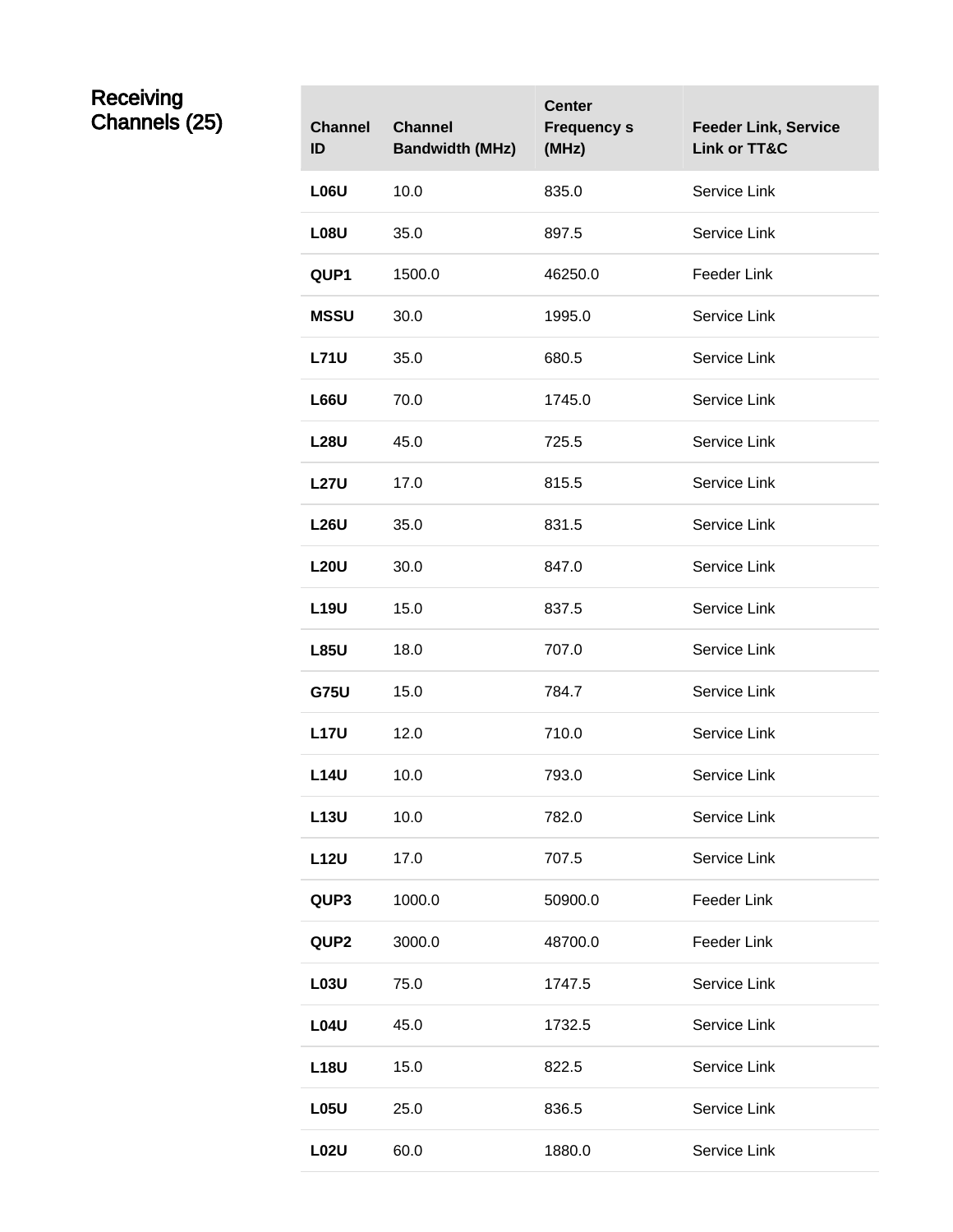| L68U | 30.0 | 713.0 | Service Link |
|------|------|-------|--------------|
|      |      |       |              |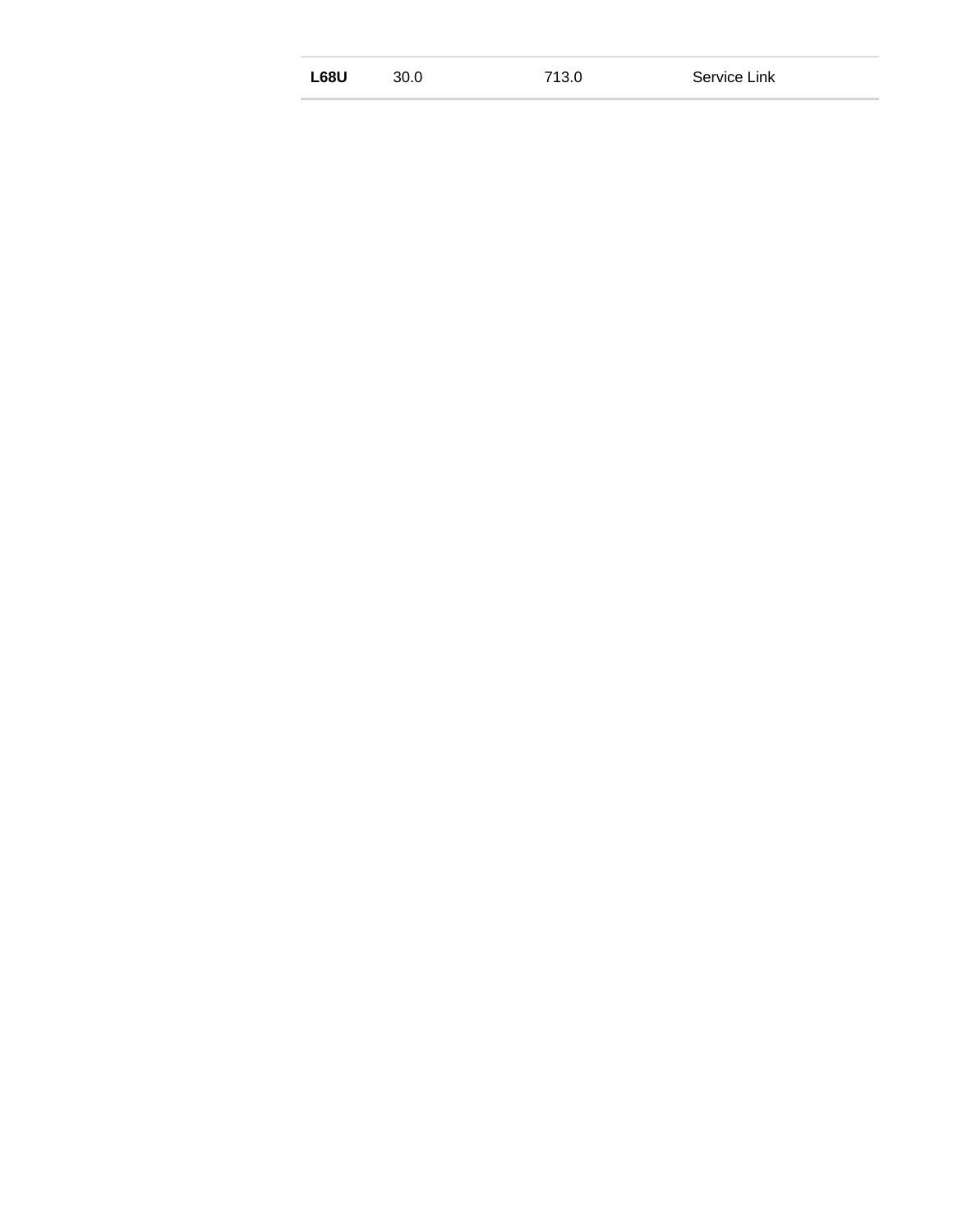#### Transmitting Beams 1:

| Question                                                   | <b>Response</b>                    |
|------------------------------------------------------------|------------------------------------|
| Beam ID                                                    | <b>QDNL</b>                        |
| <b>Transmit Beam Frequency</b>                             | 37500.0 MHz -42500.0<br><b>MHz</b> |
| Beam Type                                                  | Steerable                          |
| Polarization                                               | <b>LHCP</b>                        |
| Peak Gain                                                  | 47.5 dBi                           |
| Antenna Pointing Error                                     | 0.1 degrees                        |
| <b>Antenna Rotational Error</b>                            | 0.1 degrees                        |
| <b>Polarization Switchable</b>                             |                                    |
| Polarization Alignment Relative to the Equatorial<br>Plane | 45.0 degrees                       |
| Max. Transmit EIRP Density                                 | $-36.8$ dBW/Hz                     |
| Max. Transmit EIRP                                         | 60.2 dBW                           |
| Co- or Cross Polar Mode                                    | C                                  |
| Service Area Description                                   | <b>Visible Earth</b>               |

### **Max. Power Flux Density**

| $\rightarrow$<br>BW: | /BW):  | $*0^{\circ} - 5^{\circ}$ $*5^{\circ} - 10^{\circ}$ 15°<br>$(dbW/m2$ $(dbW/m2$ $(dbW/m2$ $(dbW/m2$ $(dbW/m2$<br>/BW): | $*10^{\circ} - *15^{\circ} -$<br>/BW): | $20^\circ$<br>/BW): | $*20^\circ$ -<br>$25^\circ$<br>/BW): | $*25^{\circ}$ -<br>$90^\circ$<br>( $dbW/m2$<br>/BW): |
|----------------------|--------|----------------------------------------------------------------------------------------------------------------------|----------------------------------------|---------------------|--------------------------------------|------------------------------------------------------|
| 1.0<br><b>MHz</b>    | -116.2 | $-114.7$                                                                                                             | -113.3                                 | -112.1              | $-110.9$                             | $-105.0$                                             |

#### Transmitting Beams 2:

| Question                | <b>Response</b>                    |
|-------------------------|------------------------------------|
| Beam ID                 | <b>QDNR</b>                        |
| Transmit Beam Frequency | 37500.0 MHz -42500.0<br><b>MHz</b> |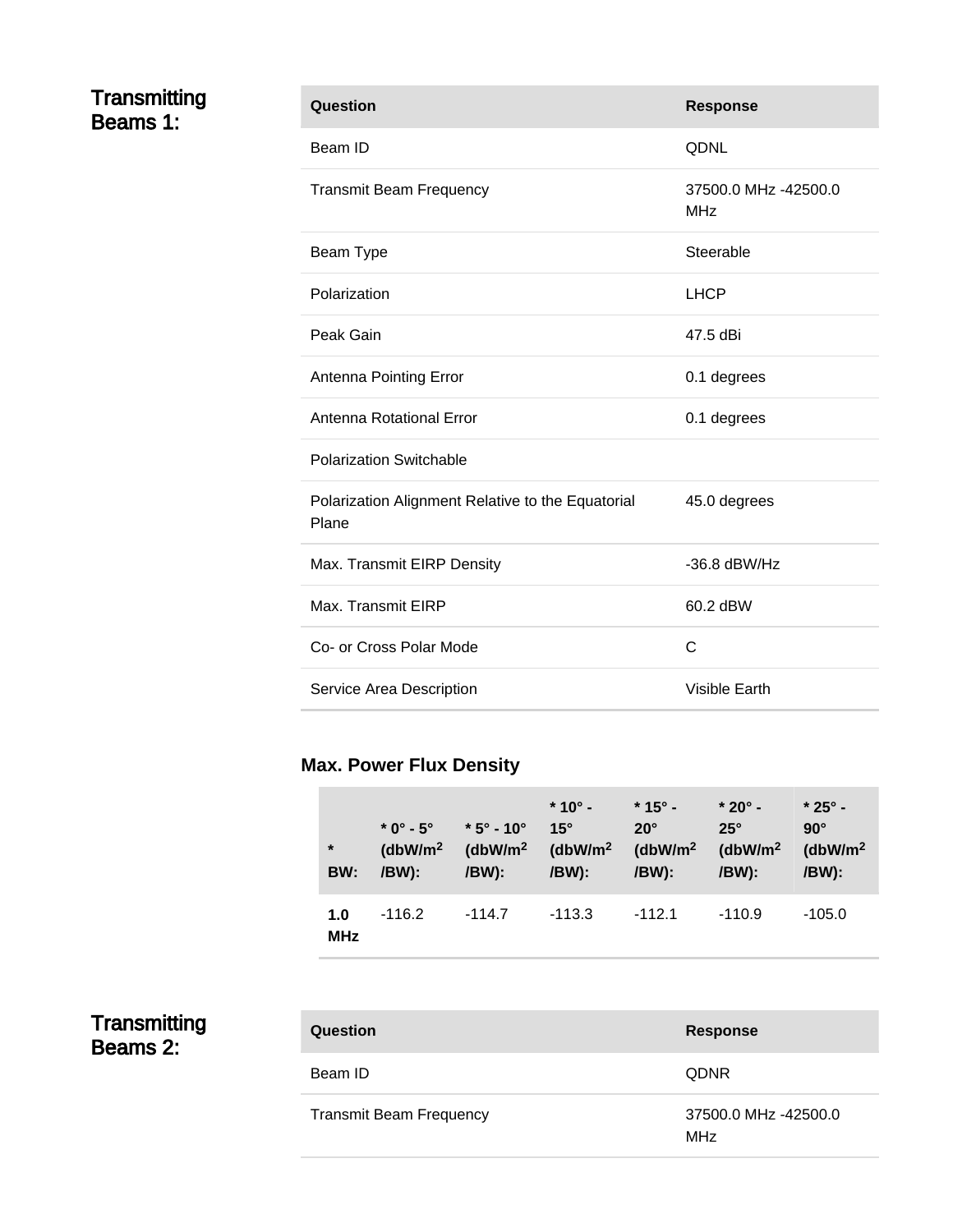| Beam Type                                                  | Steerable      |
|------------------------------------------------------------|----------------|
| Polarization                                               | <b>RHCP</b>    |
| Peak Gain                                                  | 47.5 dBi       |
| Antenna Pointing Error                                     | 0.1 degrees    |
| Antenna Rotational Error                                   | 0.1 degrees    |
| <b>Polarization Switchable</b>                             |                |
| Polarization Alignment Relative to the Equatorial<br>Plane | 45.0 degrees   |
| Max. Transmit EIRP Density                                 | $-36.8$ dBW/Hz |
| Max. Transmit EIRP                                         | 60.2 dBW       |
| Co- or Cross Polar Mode                                    | C              |
| Service Area Description                                   | Visible Earth  |

### **Max. Power Flux Density**

| $\star$<br>BW:    | $* 0^\circ - 5^\circ$ $* 5^\circ - 10^\circ$<br>(dbW/m <sup>2</sup> )<br>/BW): | /BW):    | $*$ 10° -<br>$15^\circ$<br>/BW): | $*15^\circ$ -<br>$20^\circ$<br>(dbW/m <sup>2</sup> (dbW/m <sup>2</sup> (dbW/m <sup>2</sup> (dbW/m <sup>2</sup><br>/BW): | $*20^\circ$ -<br>$25^\circ$<br>/BW): | $*25^{\circ}$ -<br>$90^\circ$<br>(dbW/m <sup>2</sup> )<br>/BW): |
|-------------------|--------------------------------------------------------------------------------|----------|----------------------------------|-------------------------------------------------------------------------------------------------------------------------|--------------------------------------|-----------------------------------------------------------------|
| 1.0<br><b>MHz</b> | -116.2                                                                         | $-114.7$ | -113.3                           | $-112.1$                                                                                                                | $-110.9$                             | $-105.0$                                                        |

#### Transmitting Beams 3:

| Question                       | <b>Response</b>      |
|--------------------------------|----------------------|
| Beam ID                        | GDNH                 |
| <b>Transmit Beam Frequency</b> | 617.0 MHz -960.0 MHz |
| Beam Type                      | Steerable            |
| Polarization                   | н                    |
| Peak Gain                      | 41.0 dBi             |
| Antenna Pointing Error         | 0.1 degrees          |
| Antenna Rotational Error       | 0.1 degrees          |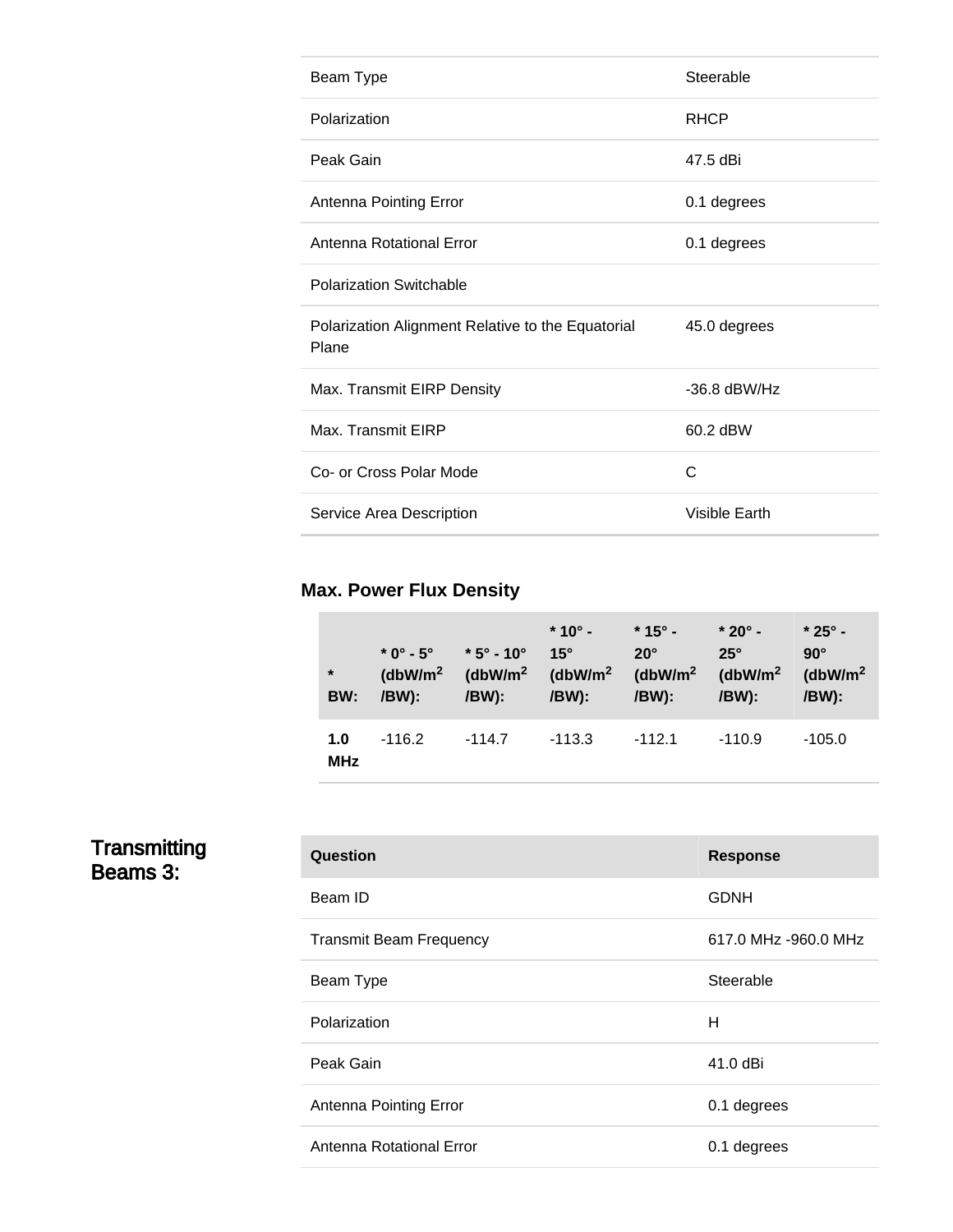| <b>Polarization Switchable</b>                          |               |
|---------------------------------------------------------|---------------|
| Polarization Alignment Relative to the Equatorial Plane | 20.0 degrees  |
| Max. Transmit EIRP Density                              | -7.7 dBW/Hz   |
| Max, Transmit EIRP                                      | 75.4 dBW      |
| Co- or Cross Polar Mode                                 | С             |
| Service Area Description                                | Visible Earth |

### **Max. Power Flux Density**

| $\star$<br>BW: | $*$ 0° - 5°<br>(dbW/m <sup>2</sup> )<br>/BW): | $*5^{\circ}$ - 10°<br>(dbW/m <sup>2</sup> )<br>/BW): | $*10^{\circ}$ -<br>$15^\circ$<br>(dbW/m <sup>2</sup> (dbW/m <sup>2</sup> )<br>/BW): | $*15^\circ$ -<br>$20^\circ$<br>/BW): | $*20^\circ$ -<br>$25^\circ$<br>(dbW/m <sup>2</sup> )<br>/BW): | $*25^{\circ}$ -<br>$90^\circ$<br>(dbW/m <sup>2</sup> )<br>/BW): |
|----------------|-----------------------------------------------|------------------------------------------------------|-------------------------------------------------------------------------------------|--------------------------------------|---------------------------------------------------------------|-----------------------------------------------------------------|
| 4.0<br>kHz     | $-111.1$                                      | $-109.6$                                             | $-108.3$                                                                            | $-107.0$                             | $-105.9$                                                      | $-100.0$                                                        |

#### Transmitting Beams 4:

| Question                                                | <b>Response</b>      |
|---------------------------------------------------------|----------------------|
| Beam ID                                                 | <b>GDNV</b>          |
| <b>Transmit Beam Frequency</b>                          | 617.0 MHz -960.0 MHz |
| Beam Type                                               | Steerable            |
| Polarization                                            | $\vee$               |
| Peak Gain                                               | 41.0 dBi             |
| Antenna Pointing Error                                  | 0.1 degrees          |
| Antenna Rotational Error                                | 0.1 degrees          |
| <b>Polarization Switchable</b>                          |                      |
| Polarization Alignment Relative to the Equatorial Plane | -70.0 degrees        |
| Max. Transmit EIRP Density                              | $-7.7$ dBW/Hz        |
| Max. Transmit EIRP                                      | 75.4 dBW             |
| Co- or Cross Polar Mode                                 | C                    |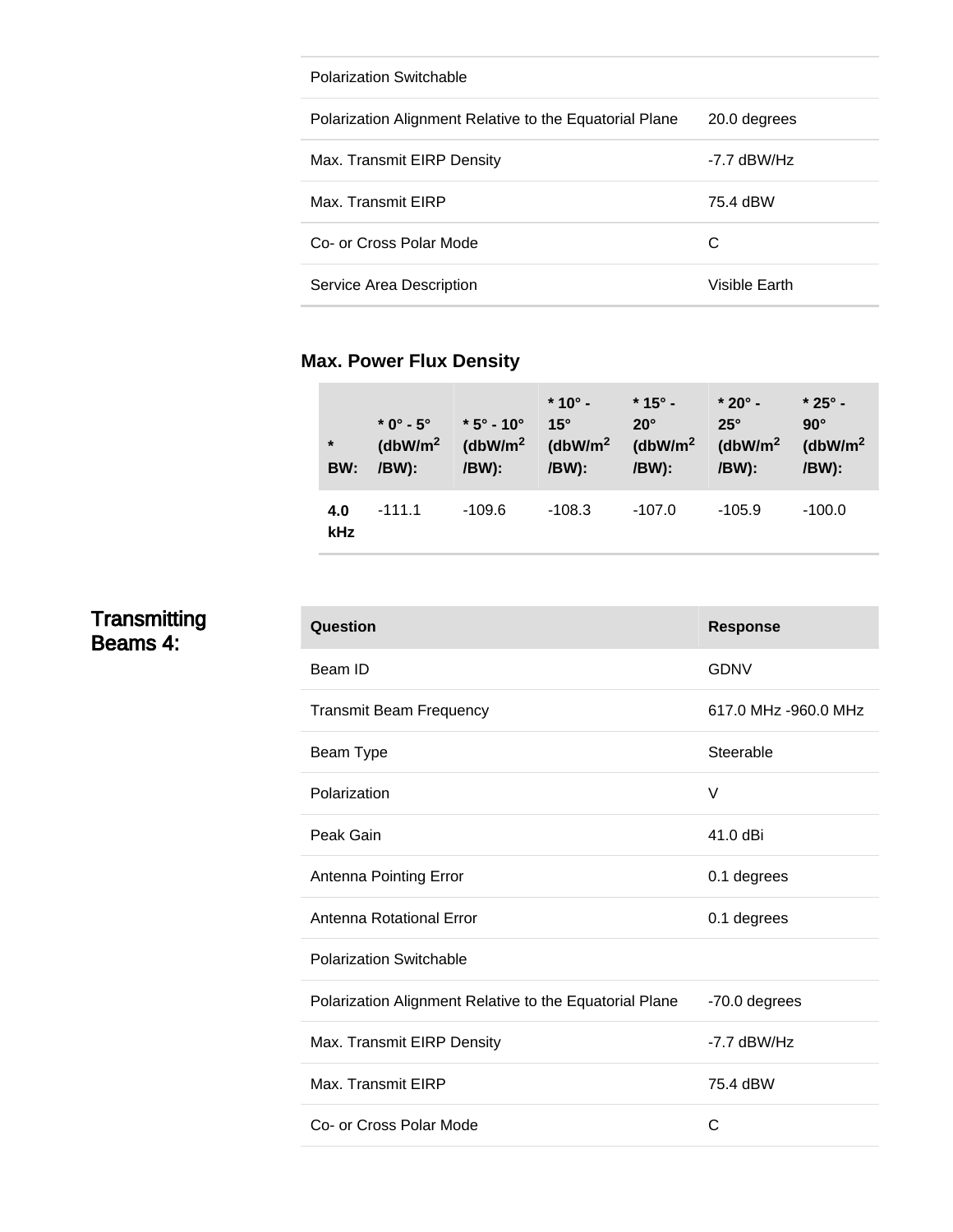#### **Max. Power Flux Density**

| $\star$<br>BW: | $*$ 0° - 5°<br>(dbW/m <sup>2</sup> )<br>/BW): | $*5^\circ$ - 10 $^\circ$<br>(dbW/m <sup>2</sup> )<br>/BW): | $*10^{\circ}$ -<br>$15^\circ$<br>(dbW/m <sup>2</sup> )<br>/BW): | $*$ 15° -<br>$20^\circ$<br>(dbW/m <sup>2</sup> )<br>/BW): | $*$ 20° -<br>$25^\circ$<br>(dbW/m <sup>2</sup> )<br>/BW): | $*25^{\circ}$ -<br>$90^\circ$<br>(dbW/m <sup>2</sup> )<br>/BW): |
|----------------|-----------------------------------------------|------------------------------------------------------------|-----------------------------------------------------------------|-----------------------------------------------------------|-----------------------------------------------------------|-----------------------------------------------------------------|
| 4.0<br>kHz     | $-111.1$                                      | -109.6                                                     | $-108.3$                                                        | $-107.0$                                                  | $-105.9$                                                  | $-100.0$                                                        |

#### Transmitting Beams 5:

| Question                                                   | <b>Response</b>                  |
|------------------------------------------------------------|----------------------------------|
| Beam ID                                                    | <b>SDNL</b>                      |
| <b>Transmit Beam Frequency</b>                             | 1805.0 MHz -2200.0<br><b>MHz</b> |
| Beam Type                                                  | Steerable                        |
| Polarization                                               | <b>LHCP</b>                      |
| Peak Gain                                                  | 47.0 dBi                         |
| Antenna Pointing Error                                     | 0.1 degrees                      |
| Antenna Rotational Error                                   | 0.1 degrees                      |
| <b>Polarization Switchable</b>                             |                                  |
| Polarization Alignment Relative to the Equatorial<br>Plane | 45.0 degrees                     |
| Max. Transmit EIRP Density                                 | $-4.3$ dBW/Hz                    |
| Max. Transmit EIRP                                         | 79.2 dBW                         |
| Co- or Cross Polar Mode                                    | C                                |
| Service Area Description                                   | Visible Earth                    |

**Max. Power Flux Density**

ò.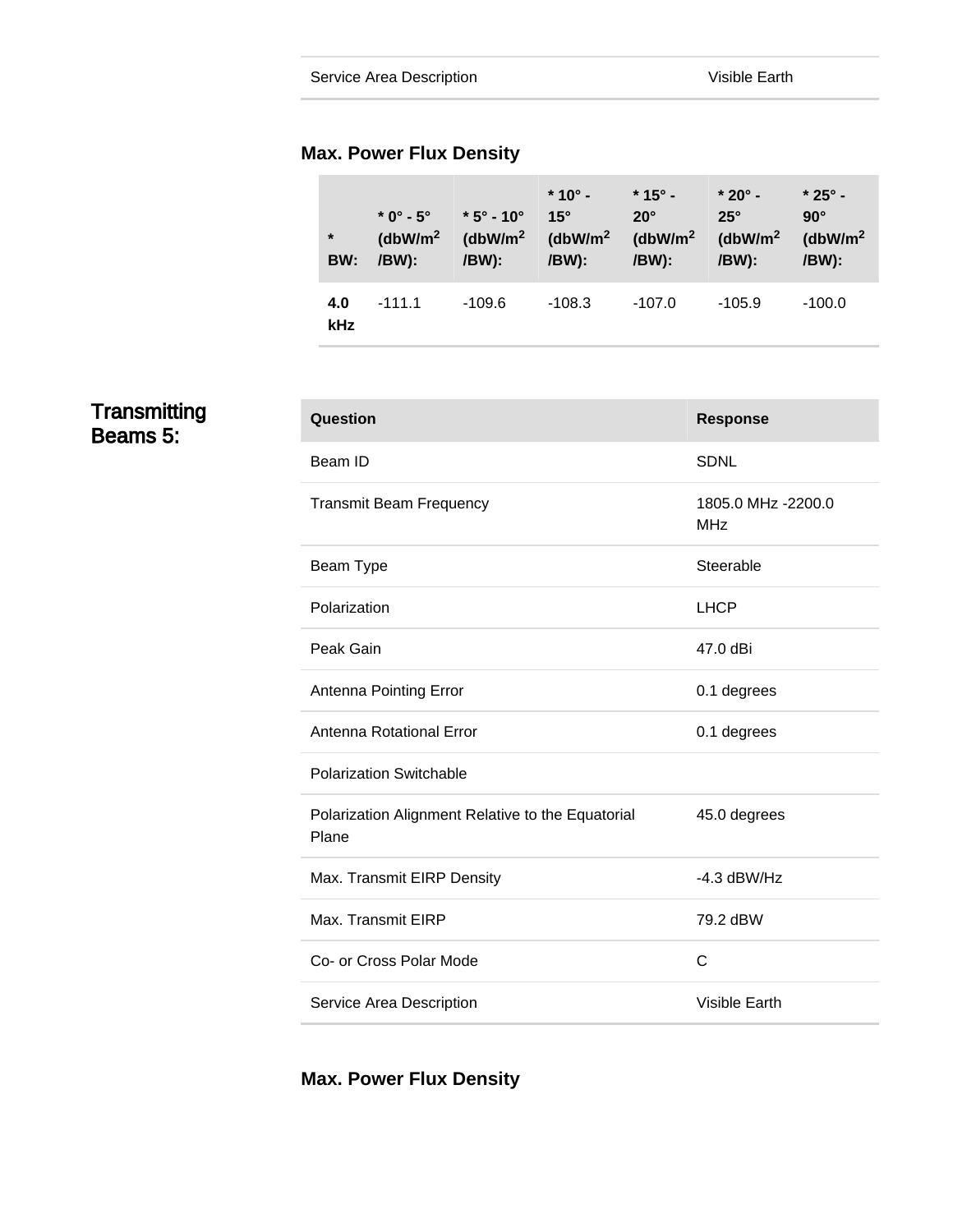| $\star$<br>BW: | $*$ 0° - 5° $*$ 5° - 10°<br>(dbW/m <sup>2</sup> )<br>/BW): | $(dbW/m2$ $(dbW/m2)$<br>/BW): | $*10^{\circ}$ -<br>$15^\circ$<br>/BW): | $*$ 15° -<br>$20^\circ$<br>(dbW/m <sup>2</sup> )<br>/BW): | $*20^\circ$ -<br>$25^\circ$<br>(dbW/m <sup>2</sup> )<br>/BW): | $*25^{\circ}$ -<br>$90^\circ$<br>(dbW/m <sup>2</sup> )<br>/BW): |
|----------------|------------------------------------------------------------|-------------------------------|----------------------------------------|-----------------------------------------------------------|---------------------------------------------------------------|-----------------------------------------------------------------|
| 4.0<br>kHz     | -107.7                                                     | $-106.2$                      | $-104.8$                               | -103.6                                                    | $-102.5$                                                      | $-96.6$                                                         |

#### Transmitting Beams 6:

| Question                                                   | <b>Response</b>                  |
|------------------------------------------------------------|----------------------------------|
| Beam ID                                                    | <b>SDNR</b>                      |
| <b>Transmit Beam Frequency</b>                             | 1805.0 MHz -2200.0<br><b>MHz</b> |
| Beam Type                                                  | Steerable                        |
| Polarization                                               | <b>RHCP</b>                      |
| Peak Gain                                                  | 47.0 dBi                         |
| Antenna Pointing Error                                     | 0.1 degrees                      |
| Antenna Rotational Error                                   | 0.1 degrees                      |
| <b>Polarization Switchable</b>                             |                                  |
| Polarization Alignment Relative to the Equatorial<br>Plane | 45.0 degrees                     |
| Max. Transmit EIRP Density                                 | $-4.3$ dBW/Hz                    |
| Max. Transmit EIRP                                         | 79.2 dBW                         |
| Co- or Cross Polar Mode                                    | C                                |
| Service Area Description                                   | <b>Visible Earth</b>             |

### **Max. Power Flux Density**

| $\star$<br>BW: | $*$ 0° - 5°<br>(dbW/m <sup>2</sup> )<br>/BW): | $*5^\circ$ - 10 $^\circ$<br>(dbW/m <sup>2</sup> )<br>/BW): | $*$ 10° -<br>$15^\circ$<br>(dbW/m <sup>2</sup> (dbW/m <sup>2</sup><br>/BW): | $*15^{\circ}$ -<br>$20^\circ$<br>/BW): | $*20^\circ$ -<br>$25^\circ$<br>(dbW/m <sup>2</sup> )<br>/BW): | $*25^{\circ}$ -<br>$90^\circ$<br>(dbW/m <sup>2</sup> )<br>/BW): |
|----------------|-----------------------------------------------|------------------------------------------------------------|-----------------------------------------------------------------------------|----------------------------------------|---------------------------------------------------------------|-----------------------------------------------------------------|
| 4.0<br>kHz     | $-107.7$                                      | $-106.2$                                                   | $-104.8$                                                                    | $-103.6$                               | $-102.5$                                                      | $-96.6$                                                         |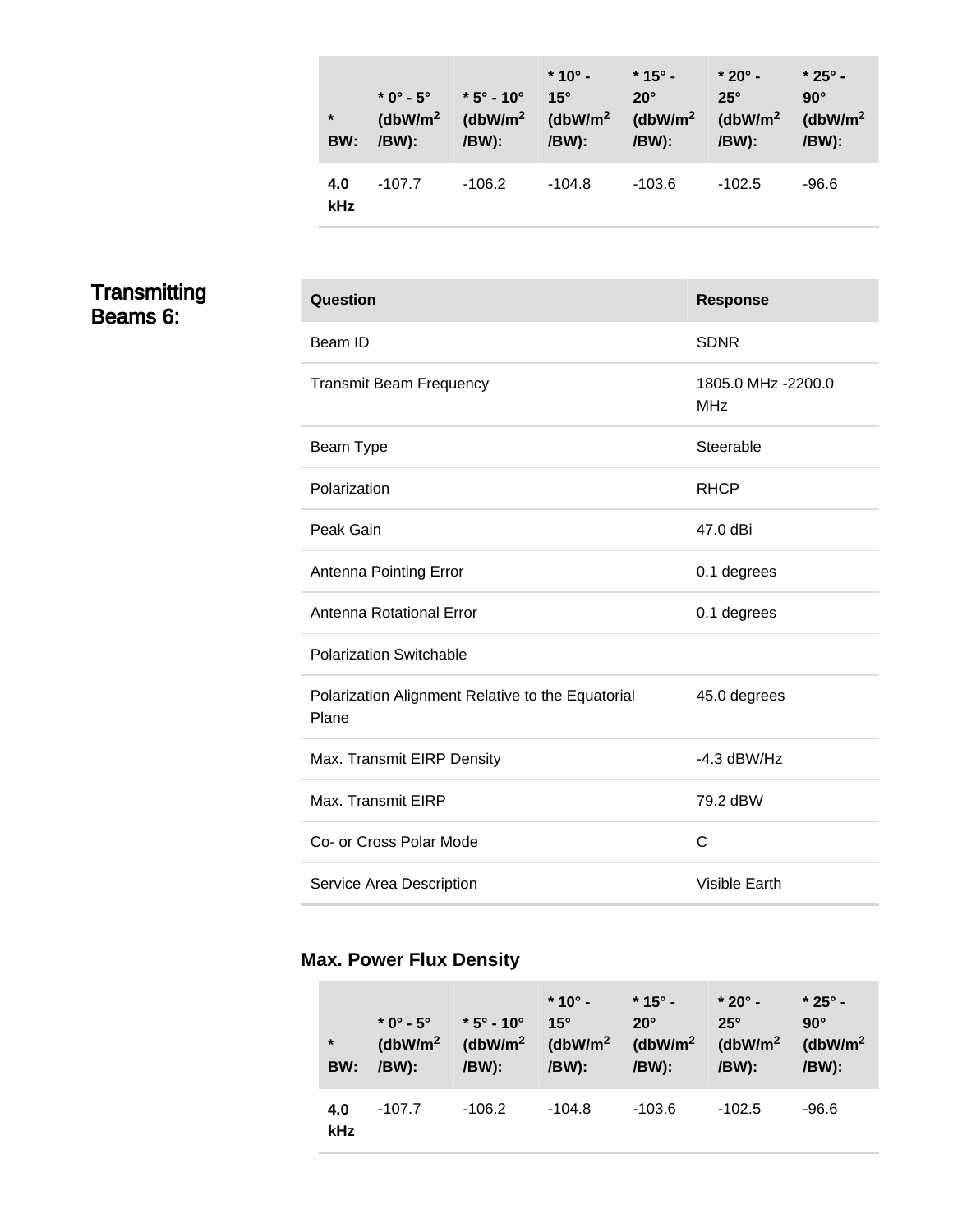#### Transmitting Channels (24) **Channel**

| <b>Channel</b><br>ID | <b>Channel</b><br><b>Bandwidth (MHz)</b> | <b>Center</b><br><b>Frequency s</b><br>(MHz) | <b>Feeder Link, Service</b><br><b>Link or TT&amp;C</b> |
|----------------------|------------------------------------------|----------------------------------------------|--------------------------------------------------------|
| <b>L14D</b>          | 10.0                                     | 763.0                                        | Service Link                                           |
| L13D                 | 10.0                                     | 751.0                                        | Service Link                                           |
| L68D                 | 30.0                                     | 768.0                                        | Service Link                                           |
| <b>L04D</b>          | 45.0                                     | 2132.5                                       | Service Link                                           |
| L <sub>03D</sub>     | 75.0                                     | 1842.5                                       | Service Link                                           |
| <b>L17D</b>          | 12.0                                     | 740.0                                        | Service Link                                           |
| <b>L18D</b>          | 15.0                                     | 867.5                                        | Service Link                                           |
| <b>L19D</b>          | 15.0                                     | 882.5                                        | Service Link                                           |
| <b>L26D</b>          | 35.0                                     | 876.5                                        | Service Link                                           |
| <b>L27D</b>          | 16.0                                     | 861.0                                        | Service Link                                           |
| <b>L28D</b>          | 45.0                                     | 780.5                                        | Service Link                                           |
| <b>L66D</b>          | 90.0                                     | 2155.0                                       | Service Link                                           |
| QDN <sub>2</sub>     | 500.0                                    | 42250.0                                      | Feeder Link                                            |
| QDN <sub>1</sub>     | 4500.0                                   | 39750.0                                      | <b>Feeder Link</b>                                     |
| <b>MSSD</b>          | 30.0                                     | 2185.0                                       | Service Link                                           |
| <b>L85D</b>          | 18.0                                     | 737.0                                        | Service Link                                           |
| <b>L71D</b>          | 35.0                                     | 634.5                                        | Service Link                                           |
| <b>L20D</b>          | 30.0                                     | 806.0                                        | Service Link                                           |
| <b>L06D</b>          | 10.0                                     | 880.0                                        | Service Link                                           |
| <b>L05D</b>          | 25.0                                     | 881.5                                        | Service Link                                           |
| <b>L08D</b>          | 35.0                                     | 942.5                                        | Service Link                                           |
| <b>L12D</b>          | 17.0                                     | 737.5                                        | Service Link                                           |
| <b>G75D</b>          | 15.0                                     | 754.7                                        | Service Link                                           |
| <b>L02D</b>          | 60.0                                     | 1960.0                                       | Service Link                                           |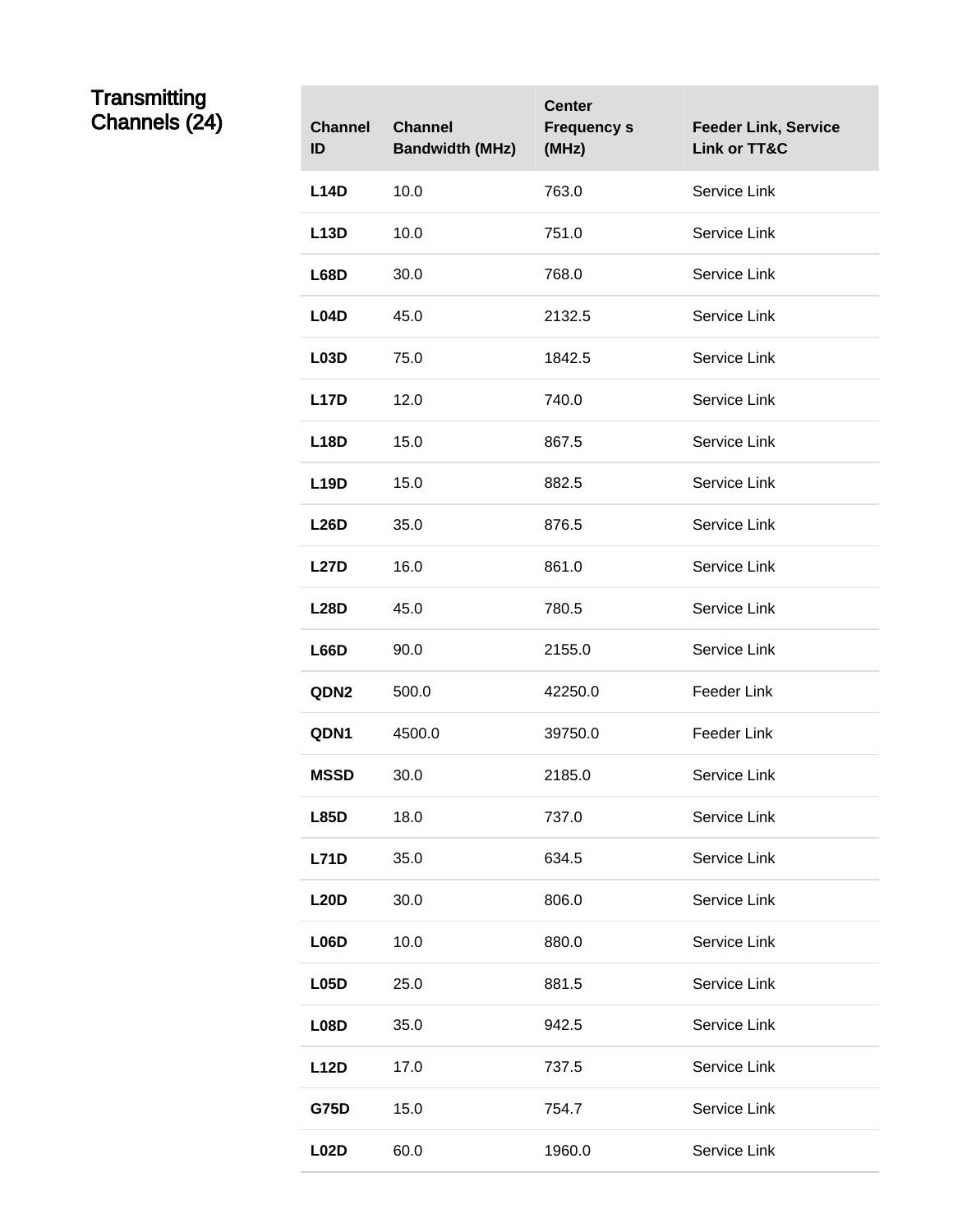| Certification<br>Questions | Question                                                                                                                                                                                              | <b>Response</b> |
|----------------------------|-------------------------------------------------------------------------------------------------------------------------------------------------------------------------------------------------------|-----------------|
|                            | Are the applicable service area<br>coverage requirements of 25.143(b)(2)<br>(ii) and (iii), or 25.144(a)(3)(i), or 25.145<br>(c)(1) and (2), or 25.146(i)(1) and (2),<br>or 25.148(c), or 25.225 met? | N/A             |
|                            | Are the applicable frequency<br>tolerances of 25.202(e) and out-of-<br>band emission limits of $25.202(f)(1),(2)$ ,<br>and $(3)$ met?                                                                 | Yes             |
|                            | Are the cessation of emissions<br>requirements of 25.207 met?                                                                                                                                         | Yes             |
|                            | Are the applicable power-flux-density<br>limits of 25.208 met, and is the<br>appropriate technical showing provided<br>within the application?                                                        | Yes             |
|                            | For NGSO applications, are the<br>applicable equivalent-power-flux-<br>density limits of 25.208 met, and is the<br>appropriate technical showing provided<br>within the application?                  | N/A             |
|                            | Are the applicable full-frequency-reuse<br>requirements of 25.210 met?                                                                                                                                |                 |
|                            | If the application is for a 17/24 GHz<br>BSS space station, will it be operated<br>at an offset location with full power and<br>interference protection in accordance<br>with 25.262(b)?              |                 |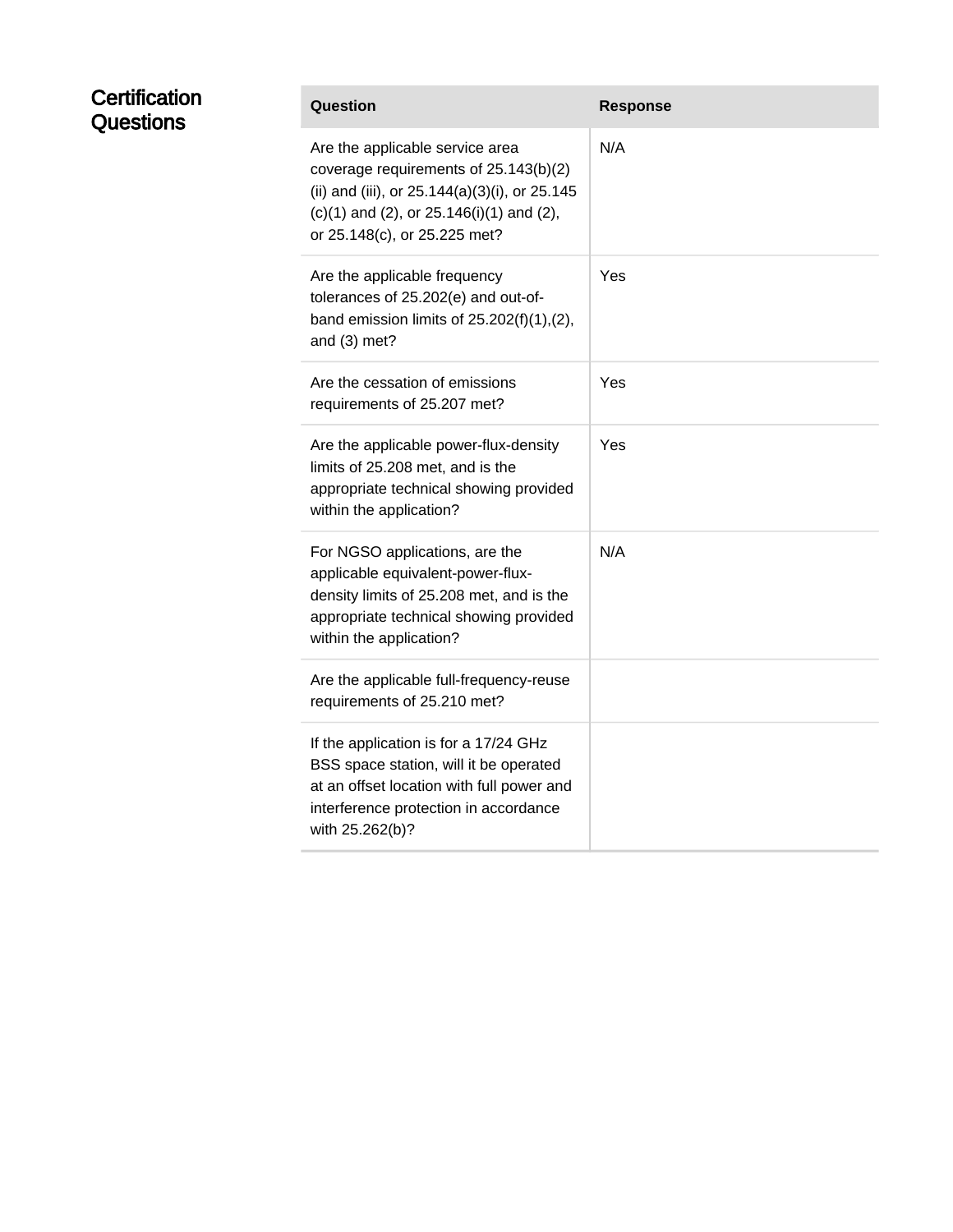### **Attachments**

| <b>File Name</b>                              | <b>Beam</b> | <b>Field</b>                        | <b>Attachment</b><br><b>Type</b> | <b>Description</b>                         |
|-----------------------------------------------|-------------|-------------------------------------|----------------------------------|--------------------------------------------|
| <u>User</u><br><b>Tx_Isolines</b><br>1900.gxt | <b>SDNR</b> | <b>NGSO</b><br>Antenna Gain<br>Data | GXT file (*.<br>gxt)             | User beam isolines                         |
| <u>User</u><br><b>Tx_Isolines</b><br>1900.gxt | <b>SDNL</b> | <b>NGSO</b><br>Antenna Gain<br>Data | GXT file (*.<br>gxt)             | User beam isolines                         |
| <u>User</u><br>Rx Isolines<br>1900.gxt        | <b>SUPR</b> | <b>NGSO</b><br>Antenna Gain<br>Data | GXT file (*.<br>gxt)             | User beam isolines                         |
| <u>User</u><br>Rx Isolines<br>1900.gxt        | <b>SUPL</b> | <b>NGSO</b><br>Antenna Gain<br>Data | GXT file (*.<br>gxt)             | User beam isolines                         |
| User_Tx_1900.<br><u>gxt</u>                   | <b>SDNR</b> | <b>NGSO</b><br>Antenna Gain<br>Data | GXT file (*.<br>gxt)             | User beam -<br>shapeable and<br>steerable. |
| User_Tx_1900.<br><u>gxt</u>                   | <b>SDNL</b> | <b>NGSO</b><br>Antenna Gain<br>Data | GXT file (*.<br>gxt)             | User beam -<br>shapeable and<br>steerable. |
| User Rx 1900.<br><u>gxt</u>                   | <b>SUPR</b> | <b>NGSO</b><br>Antenna Gain<br>Data | GXT file (*.<br>gxt)             | User beam -<br>shapeable and<br>steerable. |
| User Rx 1900.<br><u>gxt</u>                   | <b>SUPL</b> | <b>NGSO</b><br>Antenna Gain<br>Data | GXT file (*.<br>gxt)             | User beam -<br>shapeable and<br>steerable. |
| Gateway Tx.gxt                                | QDNR        | <b>NGSO</b><br>Antenna Gain<br>Data | GXT file (*.<br>gxt)             | Gateway steerable                          |
| Gateway_Tx.gxt                                | QDNL        | <b>NGSO</b><br>Antenna Gain<br>Data | GXT file (*.<br>gxt)             | Gateway steerable                          |
| <b>Gateway Rx.</b><br><u>gxt</u>              | <b>QUPR</b> | <b>NGSO</b><br>Antenna Gain<br>Data | GXT file (*.<br>gxt)             | Gateway steerable                          |
| Gateway Rx.<br><u>gxt</u>                     | QUPL        | <b>NGSO</b><br>Antenna Gain<br>Data | GXT file (*.<br>gxt)             | Gateway steerable                          |